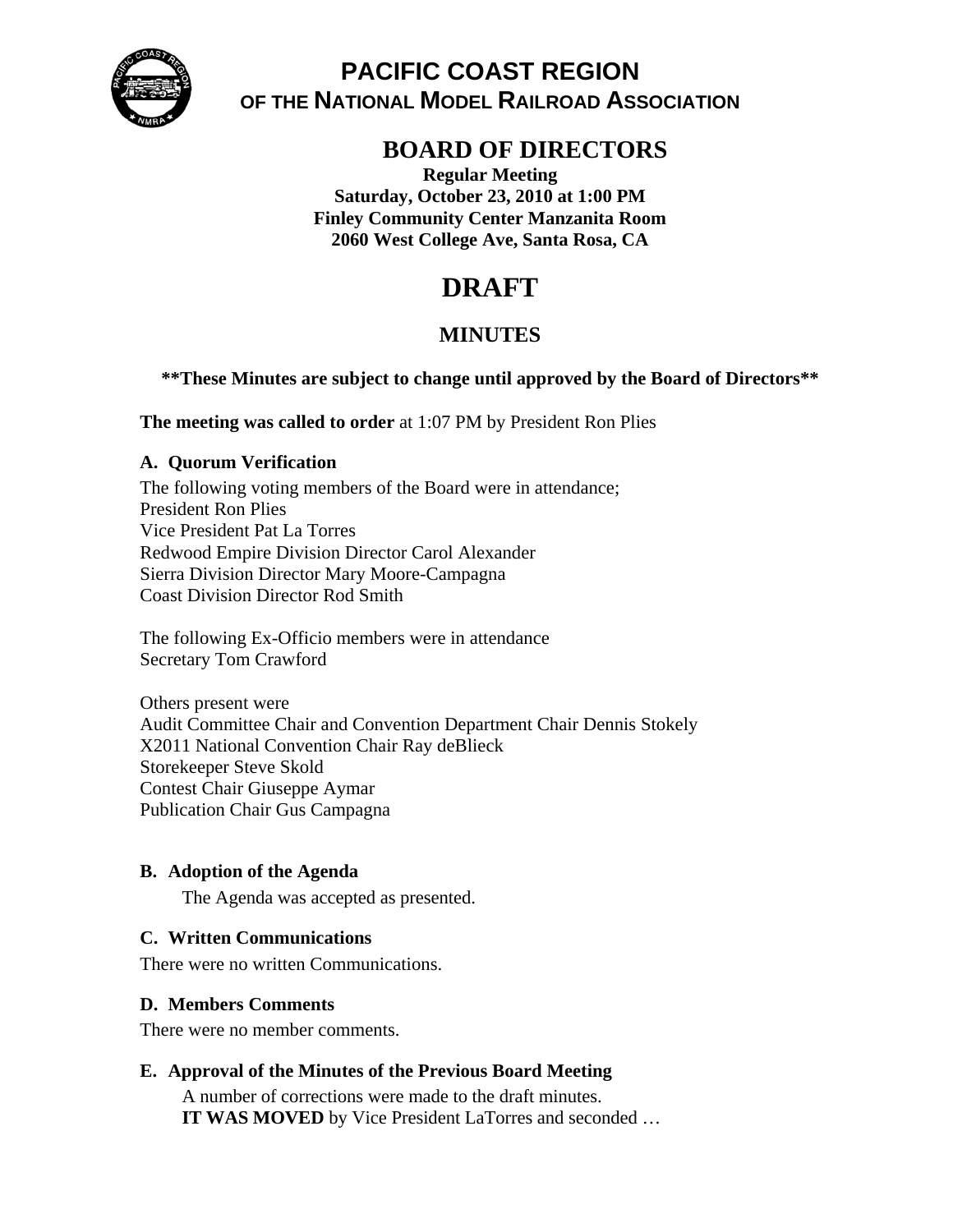**THAT** the minutes of the Board of Directors meeting of April 28, 2010 be approved as corrected.

**THE MOTION WAS APPROVED** on a voice vote.

A copy of the revised minutes will be sent to all and posted on the website.

## **F. Officers Reports**

- F.1. President Plies submitted a written report which is attached to the record copy of these minutes.
- F.2. Vice President La Torres submitted a written report which is attached to the record copy of these minutes. He also noted that the Regions and Divisions Handbook is available on disk, and he has a copy.

He also noted that Giuseppe Aymar will take over as the new contest chair, replacing Bill Scott who has retired.

He also noted that we have three candidates for VP: Paul Deis, Ed Merrin, and Ted Stephens.

There was a discussion about the Leadership training that Dave Connery used to lead, but there was no resolution.

- F.3. Treasurer Altbaum was not present, but submitted a written report which is attached to the record copy of these minutes.
- F.4. Secretary Crawford had no report.

## **G. Directors Reports**

- G.1. **Daylight Division Director Houlihan** was not present and submitted no report.
- G.2. **Coast Division Director Smith** submitted a written report which is attached to the record copy of these minutes.
- G.3. **Sierra Division Director Moore-Campagna** submitted a written report which is attached to the record copy of these minutes.
- G.4. **RED Director Alexander** submitted a written report which is attached to the record copy of these minutes.
- G.5. **Hawaiian Division** is currently without a Director.

## **H. Department Reports**

## **H.1. Administration Department**

H.1.i **Nominations Committee** Chair Bill Kaufman was not present, but submitted a written report which is attached to the record copy of these minutes.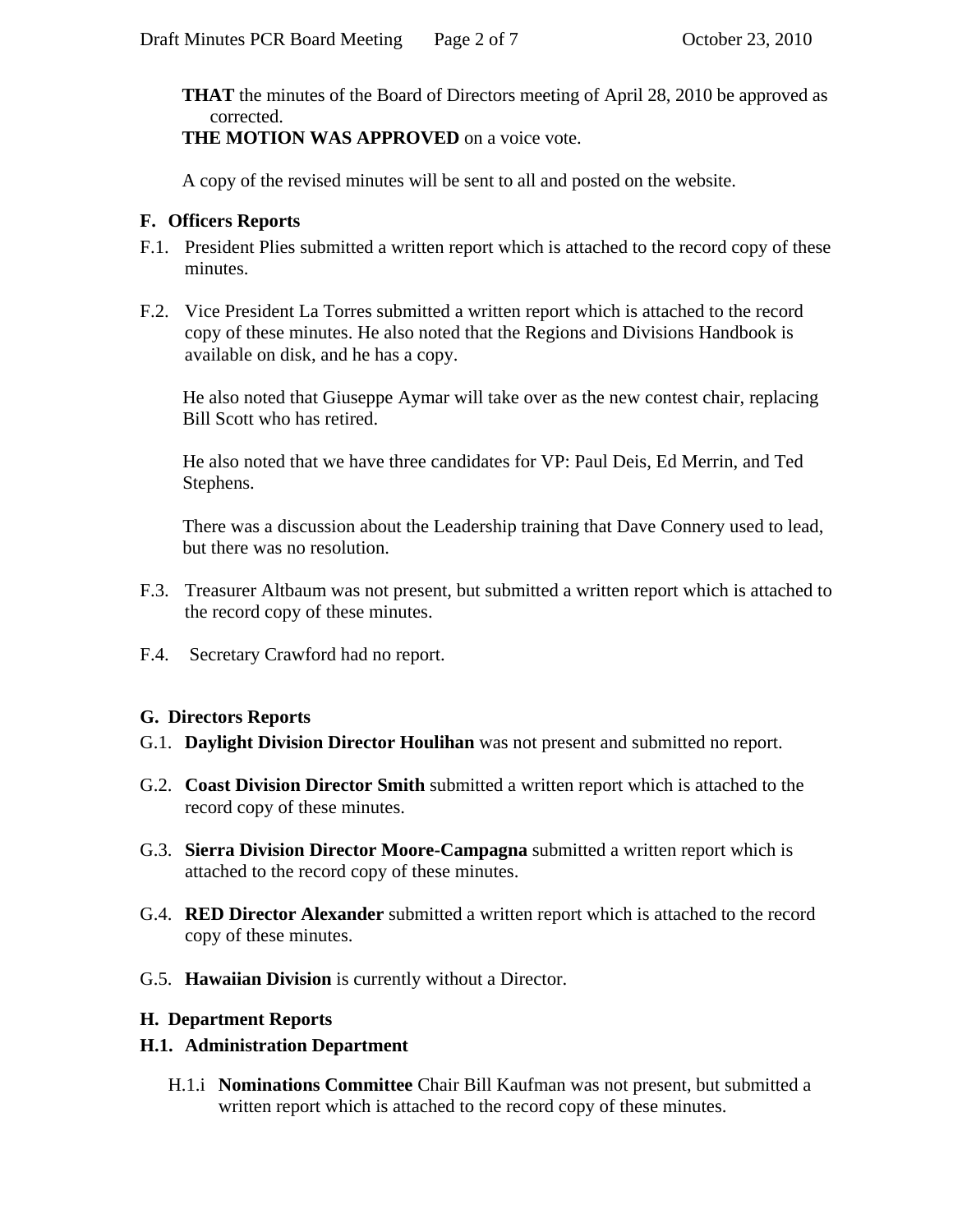- H.1.ii **By-Laws and Manual** Secretary Crawford explained the formatting changes which he made to the Manual of Operations and how the changes from the October 2009 and April 2010 meetings were incorporated.
- H.1.iii **Storekeeper** Steve Skold submitted a written report which is attached to the record copy of these minutes. It was noted that the "Tug of War" identified in the report has been disposed of.

## **H.2. Membership Department.**

Membership Chair Doug Wagner was not present but Gus Campagna discussed the membership brochure. We agreed that it is a member retention tool and not a recruiting tool. We concluded that a clean PDF should be sent to the Division Membership chairs to print as they need.

Gus will work with Doug to create it.

## **H.3. Publications Department**

Publications Chair Gus Campagna discussed the effort to find a replacement for Bill Kaufman who is retiring from the Branchline to become the NMRA VP of Special Projects. Gus is looking at splitting the job into two – one to be editor, who edits and proofreads content, and one to handle formatting and packaging. He is also looking at separate print and electronic versions. If Gus gets the help he needs, he will bring a proposal to the board. Gus handed out a 2011 publication schedule.

## **H.4. Convention Department.**

Convention Department Chair Dennis Stokely provided a written report which is attached to the record copy of these minutes. He gave the following summary.

**2010**. Silver Rails had 251 registrants. We do not yet have a final report.

**2011** The Sonoma Short Line Mini Convention in RED will be Friday, May 13 through Sunday, May 15, 2011. Friday will be the Board meeting at the Skold's. Saturday will be the convention at the Community Center and Sunday will the breakfast/business meeting at a separate location. Steve showed a sample of the PCR Logo medallion and mold they made based on a previous medallion.

**2012** There are a number of issues as mentioned in Dennis's report. Dennis was given some options and will work something out with PNR.

**2013** At this time Dennis is unable to find anyone in Coast Division to head the convention. He is now looking for interested clubs to do it.

**2014** We have tentatively selected San Luis Obispo as the location.

### **H.5. Contest Department**

Contest Chair Giuseppe Aymar is just now coming up to speed and will be working with Bill Scott to take over. Tom will provide him with the information he has.

## **H.6. Achievement Department**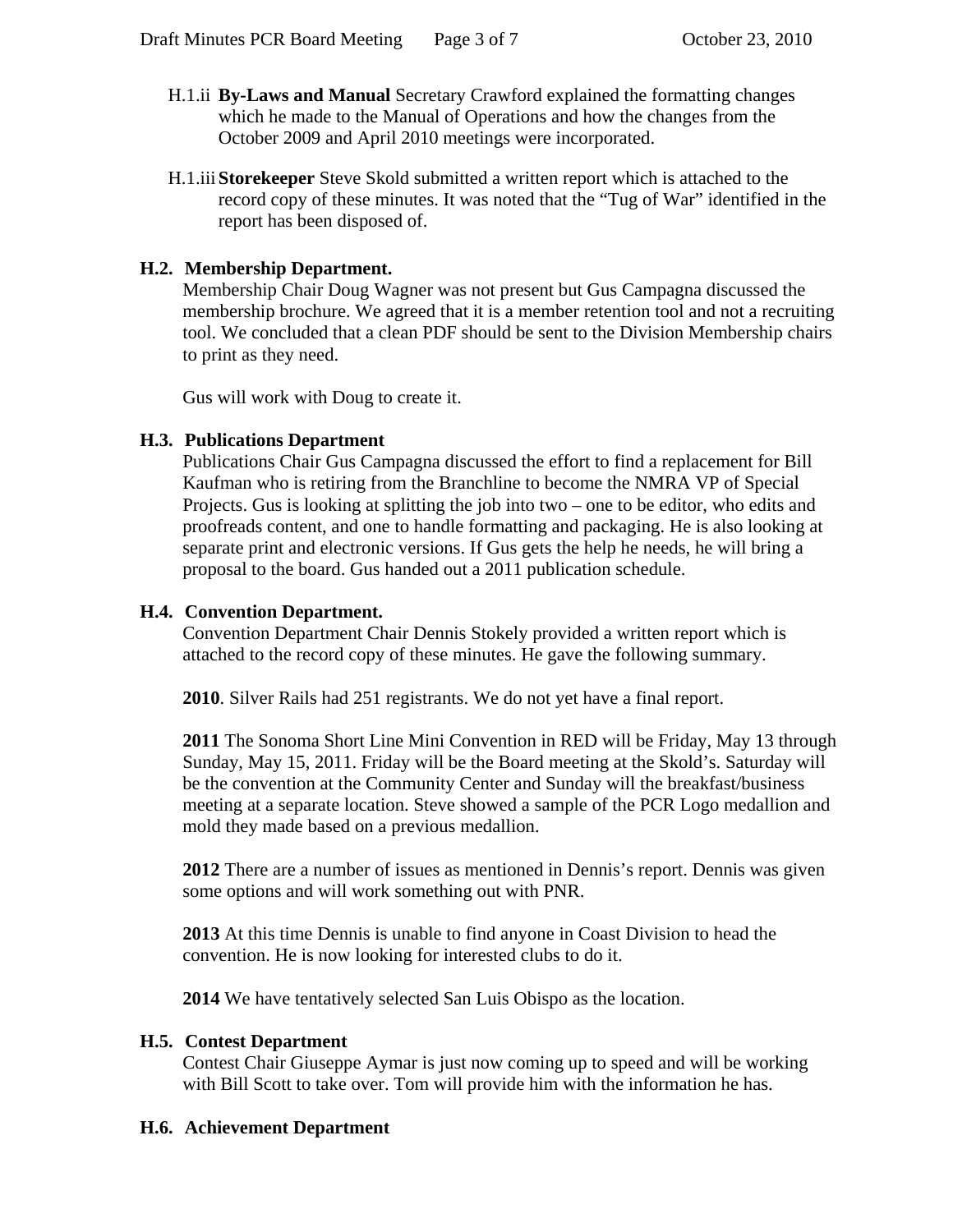No report.

## **H.7. Non-Rail Activities Department**

Chair Mary Moore-Campagna submitted a written report that is attached to the record copy of these minutes. In the report was a request to pay for a new Bingo set for the X2011 Convention. Ray deBlieck stated that X2011 will pay for the set.

## **I. Unfinished Business:**

## **I.1. Written Agreement with 21st Century Limited, Inc.**

Convention Chair Ray deBlieck noted that we do not have an agreement, but that  $21<sup>st</sup>$ Century Limited, Inc. sees itself as the PCR "Foundation." Tom Crawford noted that in another organization he is involved with, Jobs Daughters, they have a separate "foundation" and we agreed that Tom would look into how that relationship works to see if we can learn something.

Ray stated that  $21^{st}$  Century Limited, Inc. will change their by-laws to say that if  $21^{st}$ Century Limited, Inc. is dissolved, PCR will receive all of the assets.

**IT WAS MOVED** by Vice President LaTorres and seconded...

**THAT** "The President of the PCR shall appoint a member to sit on the 21<sup>st</sup> Century Limited, Inc. Board of Directors. This person's appointment shall be ratified by the PCR Board. This person shall serve for the President's term in office." **THE MOTION WAS APPROVED** on a voice vote.

It should be noted that the existence of this position must be ratified by the  $21<sup>st</sup>$  Century Limited Board.

## **I.2. 2012 Convention Coordination**

This was discussed under Item H.4

## **I.3. Mechanism for Conducting Business via E-mail**

Secretary Crawford presented a written plan and logic for conducting special meetings by e-mail. A copy is attached to the record copy of these minutes. The communication tool proposed was a Yahoo Group. Director Alexander had a problem with this because she has a problem getting e-mails from Yahoo groups. We agreed that we will need to get someone to help her.

**IT WAS MOVED** by Vice President LaTorres and seconded...

**THAT** The following paragraph shall be added to the Manual of Operations SECTION

4 – MEETINGS as paragraph E:

"E. ELECTRONIC MEETINGS. For issues requiring immediate attention, an Electronic Meeting may be held. All discussions in the following description will be electronic using the BOD's official mechanism.

1. If a voting member of the Board feels that an issue that would normally require a special meeting could be handled electronically, He will request an electronic meeting. If two other voting members concur, the President will schedule a time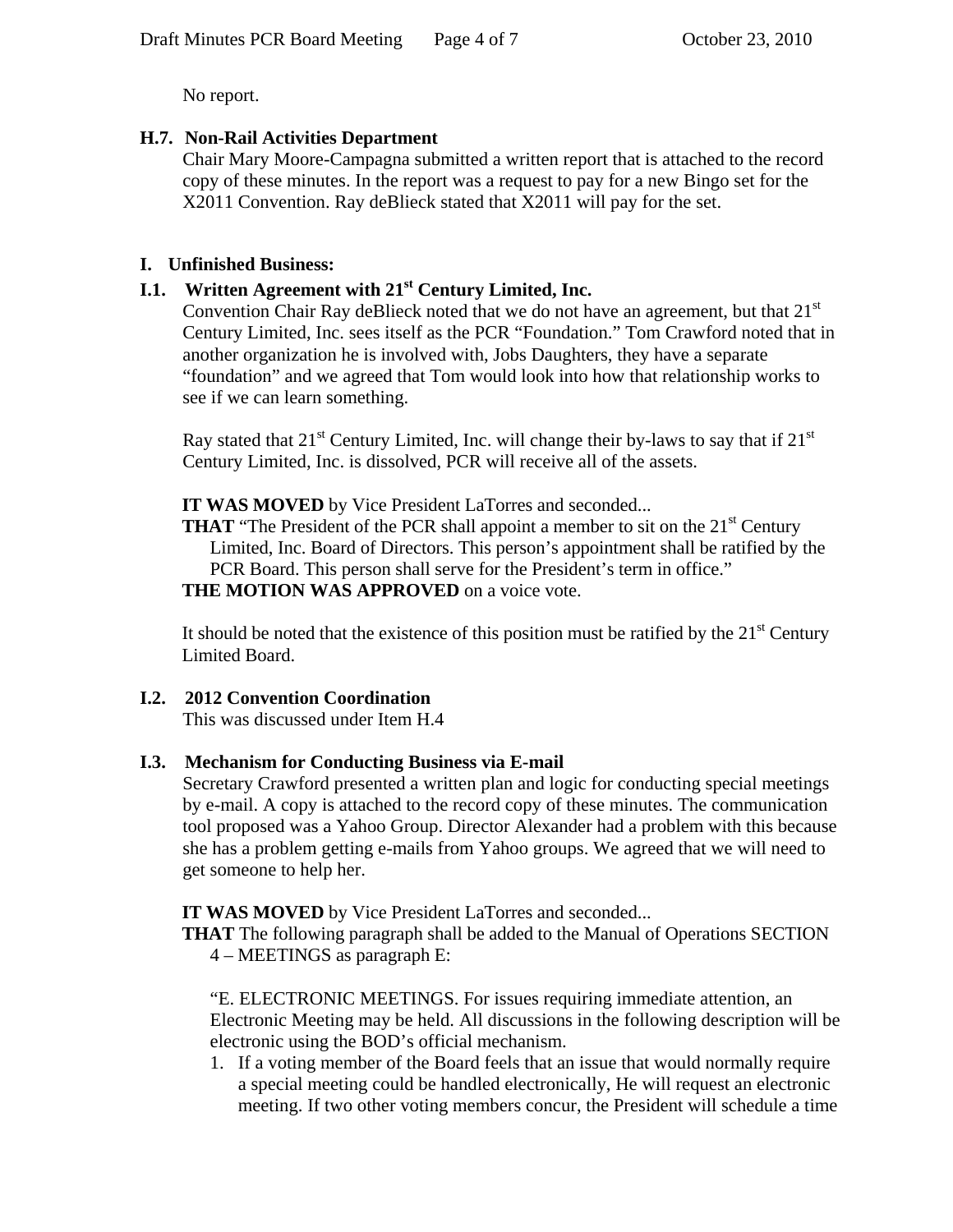period for this meeting to occur, after having gotten concurrence from a majority of the voting members.

- 2. The member proposing the meeting shall provide a copy of the proposed motion to the BOD and shall place a copy on the BOD Group site at lest 4 days prior to the start of the meeting period. He shall also post his discussion of the motion.
- 3. The president will start the meeting by asking for a second. Once a second is received, other members may comment. Amendments may be made as appropriate using Roberts Rules of Order.
- 4. When the President concludes that there are no further comments, he asks for a vote. After all participating voting members have voted, the president will announce the results, and ask if there is any other business. Hearing none, he will adjourn the meeting.
- 5. The Secretary will prepare minutes of the meeting and send them to all members and post them on the website."

## **THE MOTION WAS APPROVED** on a voice vote.

Secretary Crawford will "own" the group, and Vice President LaTorres will "co-own" the group.

## **I.4. Clean Up of Manual of Operations**

Secretary Crawford presented two possible changes to section 9.B.3.a to bring the Convention responsibilities up to date. A copy is attached to the record copy of these minutes.

The first option would continue to use the same logic where the specific divisions and years are spelled out and must be updated periodically. The second would simply provide the sequence with the ability to have alternatives. The board decided to go with the second option.

**IT WAS MOVED** by Vice President LaTorres and seconded... **THAT** paragraph 9.B.3.a of the Manual of Operations be modified to read as follows:

"Each division shall develop at least one bid from a Host Committee for a site located within that division on the following schedule of rotation:

Coast Daylight Coast Redwood Empire Coast Sierra

Alternatives may be submitted by the Convention Committee to align with National and other regional conventions." **THE MOTION WAS APPROVED** on a voice vote.

I.5. (Not on agenda) Director Alexander presented a check for \$250 to President Plies representing PCR's income from the sales of the convention DVD.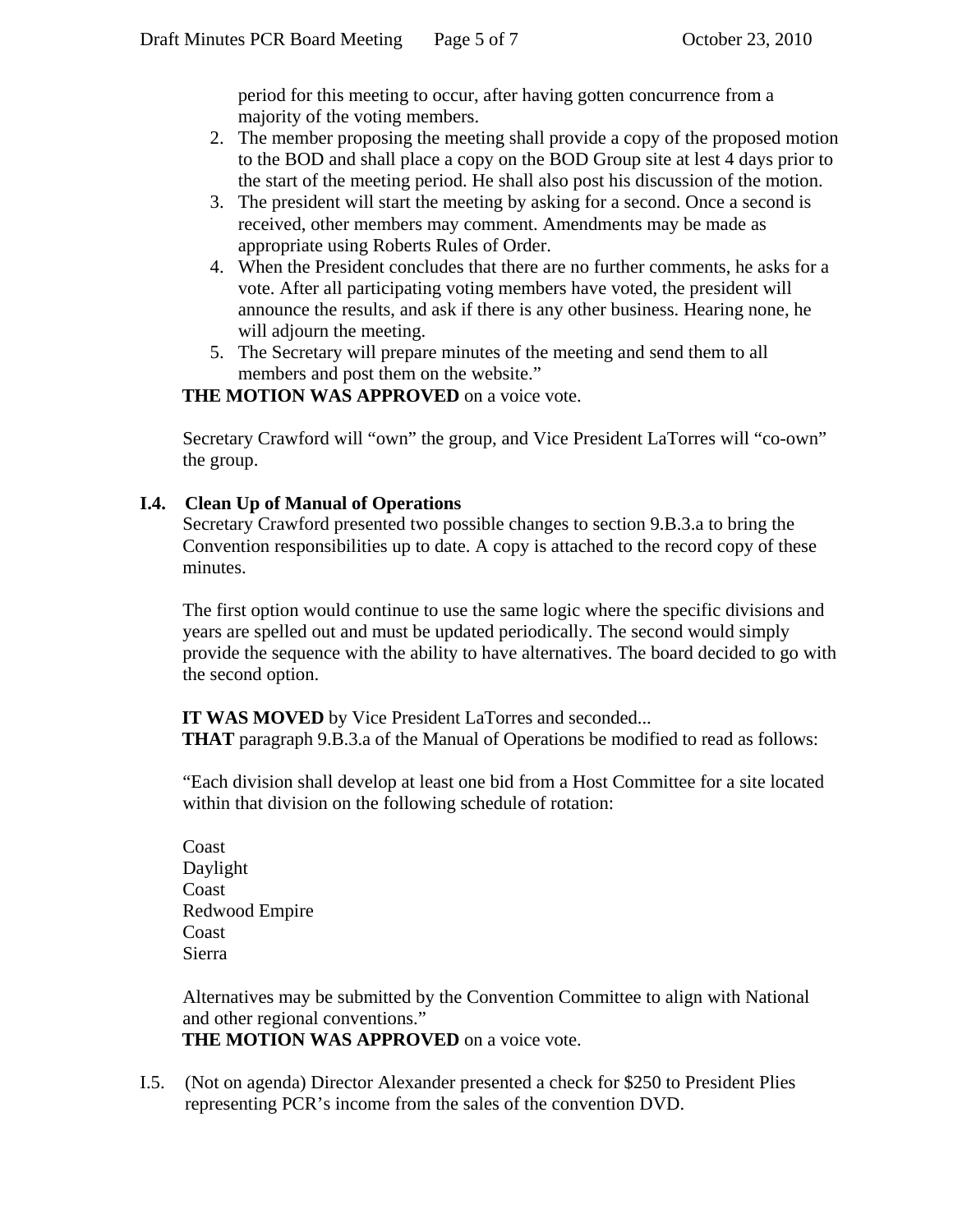We decided that we will not be doing a DVD this year due to the nature of the miniconvention. We will revisit for 2012.

## **J. New Business**

## **J.1. Hawaiian Division Status**

President Plies will look into this, talking to involved individuals to get a picture of where we should go.

## **J.2. LD/OPSIG Meet Sponsorship**

**IT WAS MOVED** by Vice President LaTorres and seconded... **THAT** "PCR shall Co-Sponsor the annual LD/OPSIG for 2011." **THE MOTION WAS APPROVED** on a voice vote.

## **K. Budget**

No action required.

## **L. Announcements**

L.1. Next Board Meeting

The next board meeting will be Friday, May 13, 2011 at Steve Skold's house, 5306 Yerba Buena Rd, Santa Rosa.

## **M. Adjournment**

**IT WAS MOVED** by Director Moore-Campagna and seconded... **THAT** the meeting be adjourned. **THE MOTION WAS APPROVED** on a voice vote.

The meeting was adjourned at 4:10PM Respectfully Submitted

Tom Crawford PCR Secretary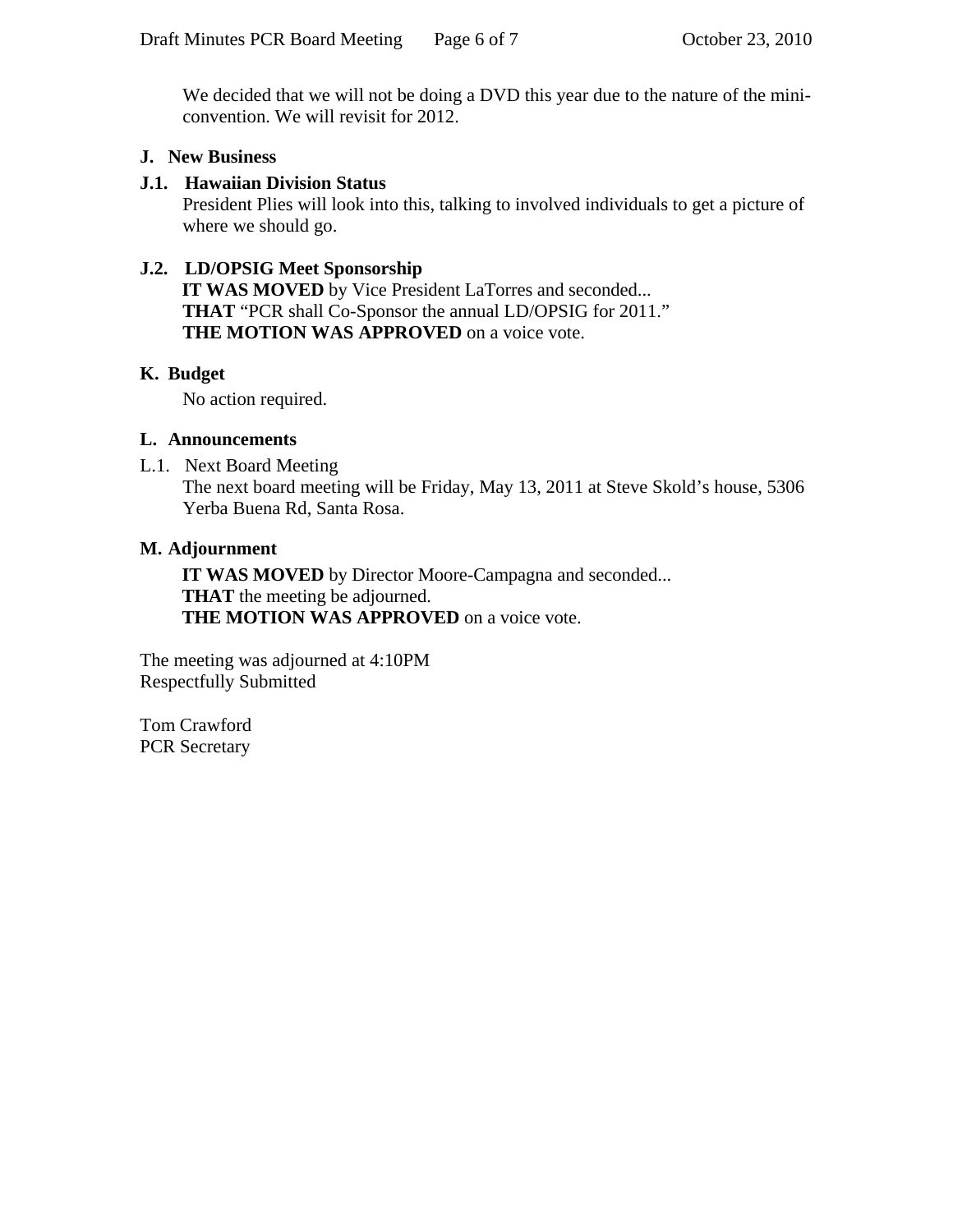|                  | Listed by Agenda Item                                                             |
|------------------|-----------------------------------------------------------------------------------|
| B.               | PCR Board of Directors Meeting Agenda 2010-10-23.pdf*                             |
| E.               | PCR Board of Directors Minutes 2010-04-28.pdf*                                    |
| F.1              | PCR Presidents Report 2010-10-23.pdf*                                             |
| F.2              | PCR Vice President's Report 2010-10-23.pdf                                        |
| F.3              | PCR Treasurers Report 2010-10-23.pdf*                                             |
| $\overline{G.2}$ | Coast Division Directors Report 2010-10-23.pdf*                                   |
| G.3              | Sierra Division Directors Report 2010-10-23.pdf                                   |
| G.4              | Redwood Director Report 2010-10-23.pdf*                                           |
| H.1.i            | PCR Nominations Committee Report 2010-10-23.pdf*                                  |
| H.1.ii           | Manual of Operations 2010-08-26.pdf*                                              |
| H.1.iii          | PCR Storekeeper Report 2010-10-23.pdf*                                            |
| H.3              | PCR Branchline Report 2010-10-16.pdf                                              |
| H.4              | PCR Convention Dept Report 2010-10-23.pdf                                         |
| H.7              | PCR Non Rail Report 2010-10-23.pdf                                                |
| $\mathbf{I}.1$   | 21st Century Limited Report 2010-10-23.pdf                                        |
| $\overline{1.3}$ | Proposed Electronic Meetings for Manual of Operations 4.E.pdf*                    |
| I.4              | Proposed revision to PCR Manual Of Operations 9-b-3-a 2010-10-23.pdf <sup>*</sup> |

## WRITTEN DOCUMENTS SUBMITTED TO THE BOARD

\* Distributed prior to the Board meeting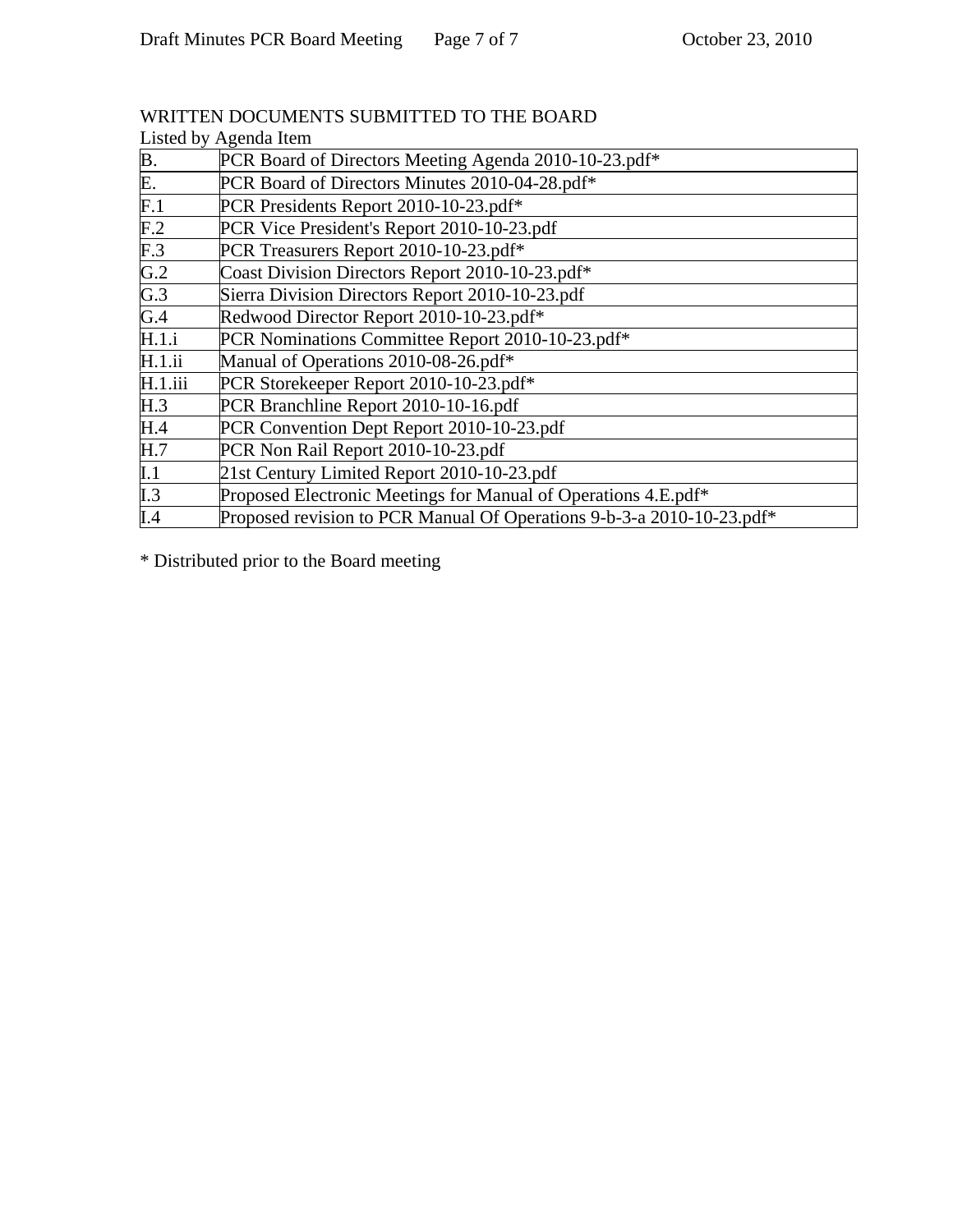# Pacific Coast Region Of the National Model Railroad Association Presidents Report October, 23<sup>rd</sup>, 2010

We just keep moving along with outstanding events and programs. Our last convention at Sparks, NV was so great that the President of the Southern Pacific Historical & Technical Society was asking about it, so the word is out. I know we will be getting a report on that event so I will leave it at that. I am excited about what lies down the road. All the divisions have upcoming meetings in the next two months and the attendance seems to holding steady with good reports on the content of the meetings. We have the Operations and Layout Design meeting coming in January in the South Bay, Regional Mini‐convention, the Sonoma Short Line in Santa Rosa in May, and the National NMRA Convention and Train Show in Sacramento the first of July 2011. Also in the planning stages is the 2012 joint convention with the PNR which I am really looking forward to. I believe Dennis and Jim will have a report for us.

According to our Treasurer's report, because of the low interest that we are receiving on our different savings and checking accounts, we are running a deficit of about \$2,300 for the year. We have a strong reserve in our convention account and could use the interest off of it to make up some of the deficit. We might also encourage more of our members to use the on‐line Branch Line to help us cut a major cost for member's service. The big problem I see is getting the word out to the membership through e-mails as people change their addresses all the time and who will keep the data base updated?

We have a number of positions that need to filled at the regional level and trust that we are getting folks to fill those positions. The two positions that come to mind are the Branch Line editor and the Contest Chairman. I know Gus is working on the editor and I believe Bill Scott has someone who might be interested in the contest chairmanship. Any and all suggestions are welcome. I want to thank Bill Kaufman for his many years of service as our Editor of the Branch Line, one of the best regional publications in the NMRA, and congratulations on his election to Vice‐President NMRA. Special thanks also to Bill Scott for the great job he has done for many years as the Contest Chair.

All in all it has been a very good first half of the year.

Ron Plies MMR PCR President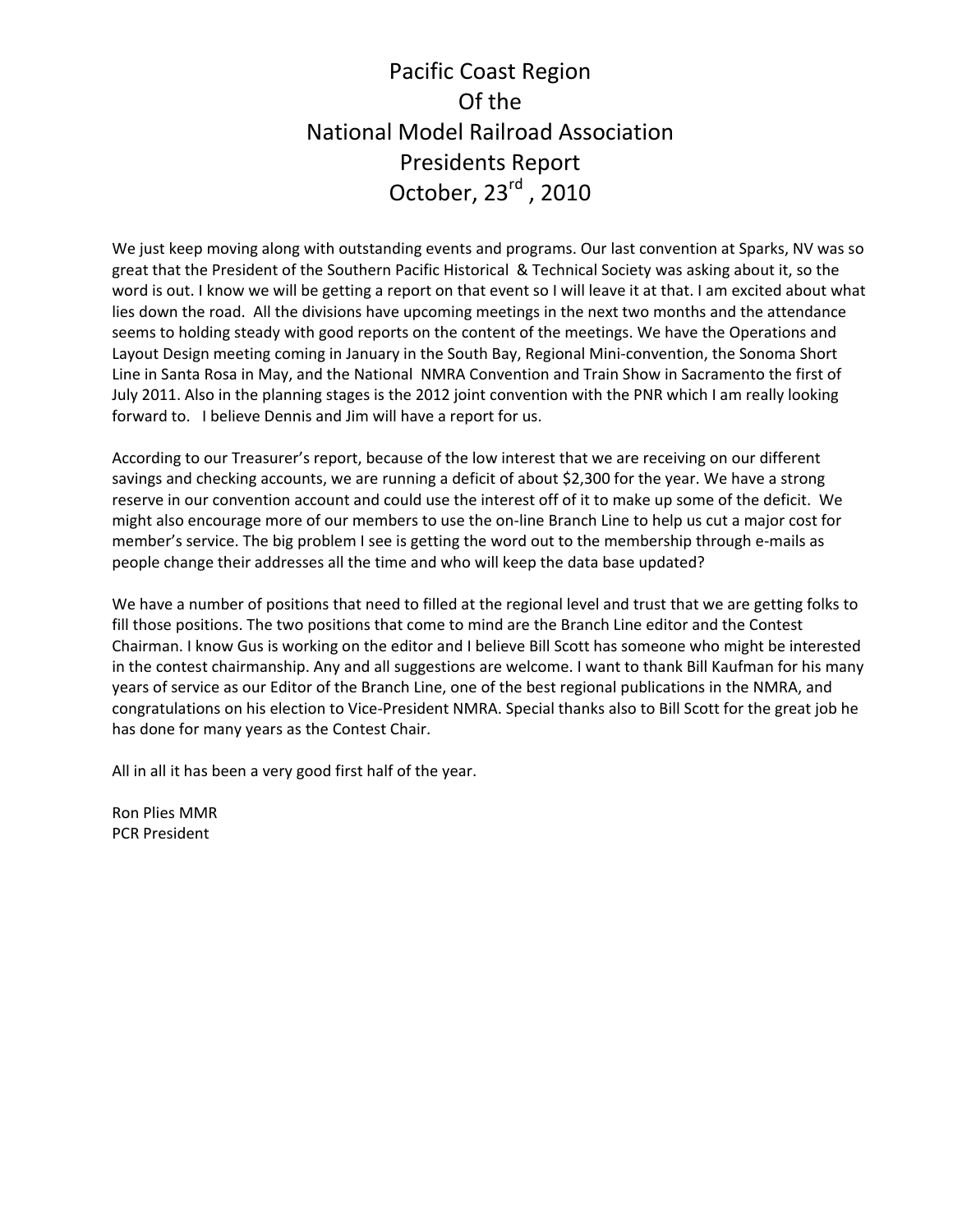## **VICE PRESIDENT'S REPORT October 23, 2010, MID-YEAR BOARD MEETING**

While the past six months has been pretty quiet, there have been a few matters which have required attention. I'll try to touch on the few matters which I've been aware of and/or involved in, and hopefully won't miss too much.

First I'd like to take this opportunity to congratulate (or perhaps offer condolences, whichever is more appropriate) to one of our new national Vice Presidents, Bill Kaufman. Bill is a prime example of a member that has made the commitment to "put his money where his mouth is" and help move the NMRA forward. My hope is that other members of the PCR will choose to follow his example and get involved in making the region and the national organization more effective, rather than sit on the sidelines and complain about all of our shortcomings.

While speaking of Bill, at this year's national convention he helped present a clinic on the handbook which the Regions and Divisions Group put together to help the local elements of the NMRA (hence Regions and Divisions) put together stronger and more effective programs to help grow at the grass roots level. This clinic was the roll-out of version 0.8 of the handbook, with work going forward to refine the initial package. Hopefully we'll have at least a version 0.9, if not 1.0 to work with at the X2011 West, in Sacramento next July. The preliminary draft from last July is available to any members that are interested (I believe as a download from the NMRA national website) and I strongly recommend that all members of this board get a copy to review.

One of the items that came up for discussion was IRS/California tax status. I seem to recall it being addressed in the past, but I'm wondering if we want to investigate trying to change from a 501(c)7 status to a 501(c)3. I believe that we would need to engage in a more pro-active outreach on the educational aspects of our hobby, but our work with the Boy Scouts might already be moving us in the correct direction. Perhaps we might want to look at this more when we reach the New Business portion of the meeting.

Our longtime Regional Contest Chair, Bill Scott has asked to be released from bondage and I know that both Ron and I have been beating the bushes to find a replacement. Since the final decision rests with the President, I'll look to him for any firm prospects to fill this seat. One concern that I have is that there were some changes to our regional contest rules and guidelines made at last year's mid year meeting, but these changes fell into the cracks at the convention last April and were not put into action as they were voted on. This may be due to our not forwarding these changes onto Bill in an effective manner and I will try to work with our new Chairman to ensure that this is resolved before next years PCR Convention.

Finally, as I'm entering my last six months in this chair I took a bit of a pro-active stance and dug up two members that were willing to have their names put in nomination for the V.P. seat. Rather than step on the Nominating Committee's toes, I'll just say that when the nominations come out in a few months it will be a tough choice for our membership.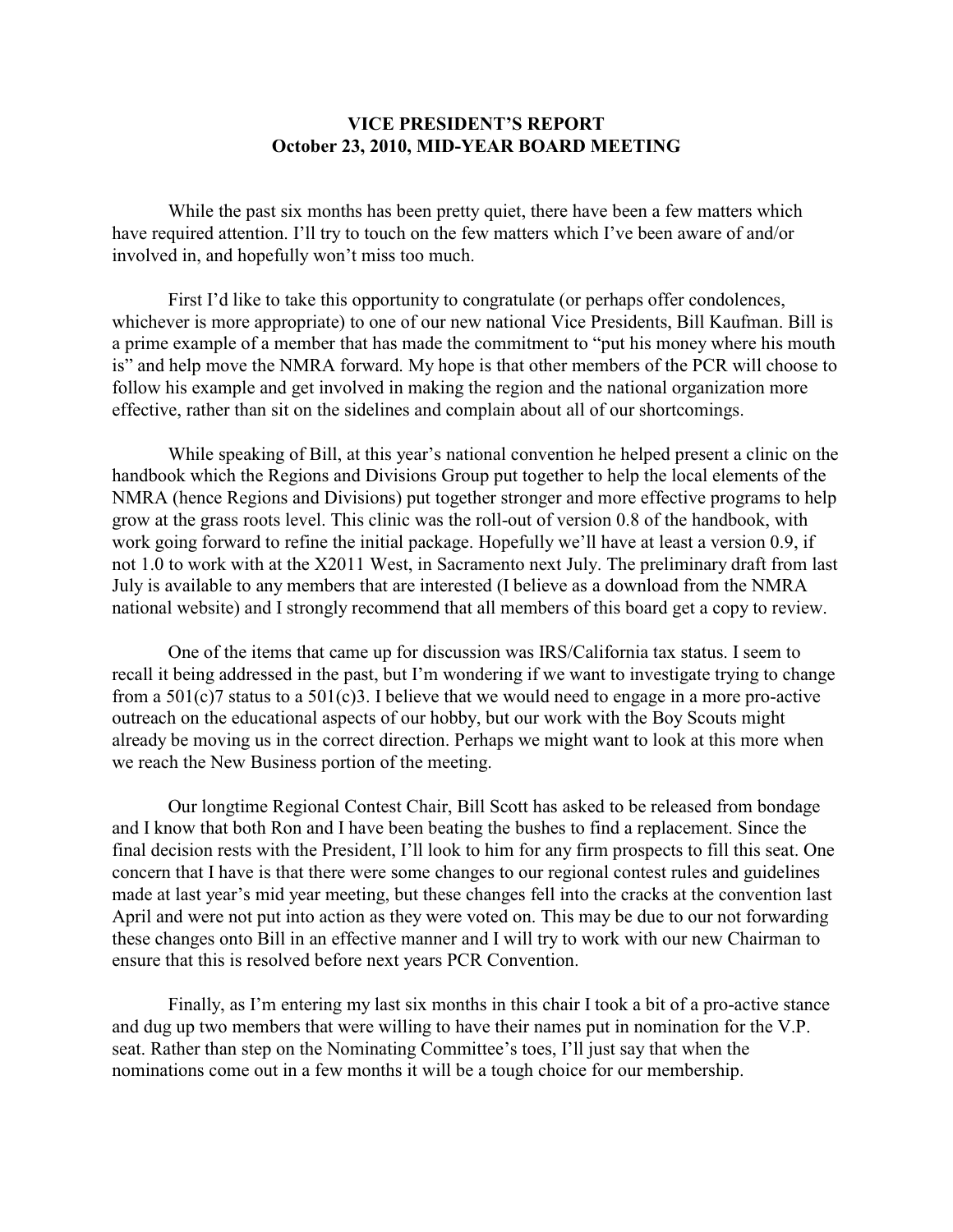I believe that this covers what I have to add to this meeting regarding activities of the past six months.

Respectfully submitted, Pat LaTorres, V.P., PCR/NMRA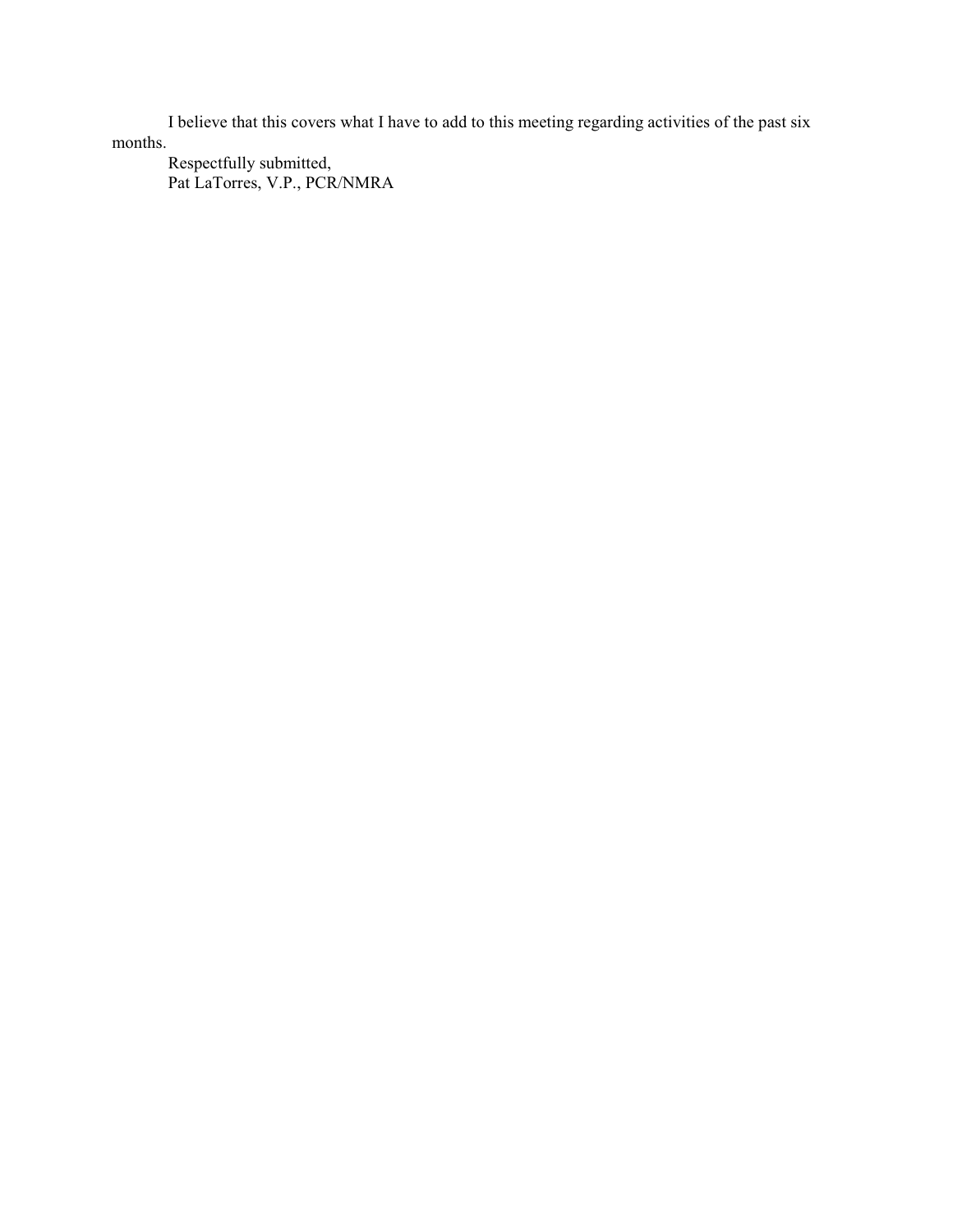# **PACIFIC COAST REGION**

## **of the**

## **NATIONAL MODEL RAILROAD ASSOCIATION**

## **Treasurer's Report**

### October 13, 2010

The finances of the Region are mostly unchanged since my last report to the Board, as income continues to decline. BranchLine subscription revenue has decreased slightly compared with 2009, but the major impact is a continued reduction in interest rates. PCR has a projected operating deficit for the year exceeding \$3000 (which includes an unexpected need to repair one of the Regions projectors), as compared to a \$1700 deficit last year. I expect this situation to continue into next year, as reflected in the \$2680 projected operating deficit, caused by increased BranchLine costs (both printing and postage), but primarily from reduced revenue from income on capital assets. And, I expect this situation to only get worse, as the Life Savings CD will mature early next year. (CD rates currently yield less than a one percent return.) That said, in spite of my firm conviction that operating costs should be covered each year by current year income, I believe we can weather an additional period of this until the interest market improves.

I proposed at the annual meeting in April that we consider investing in higher yield investments, such as bonds issued by Tennessee Valley Authority earning over four percent. While this is still an attractive idea, I have not been sufficiently comfortable with this investment, but continue to do research on the issue.

Our Convention Reserve is now nearing \$50,000, and as yet does not reflect any proceeds from the 2010 Sparks convention as I have not as yet received those reports. Nevertheless, to weather the current financial climate, I propose using these funds to augment our operational needs until the situation improves. It is important, though, to recognize that the cost of supporting our member subscriptions far exceeds the income derived. Our subscription related income (including the interest from the Life Savings account) is about \$3700, while the cost to produce and distribute the BranchLine is over \$7000. Even including the rebate from National retained by the Region, the publication is still about \$2300 underfunded. A return to reasonable returns from our investable assets will significantly improve this issue.

Unfortunately, family circumstances will prevent me from being at the meeting in Santa Rosa. Should you have any questions or comments, please call me at (925) 736-8160 prior to the meeting.

> Respectfully Submitted, *Larry Altbaum* Larry Altbaum Treasurer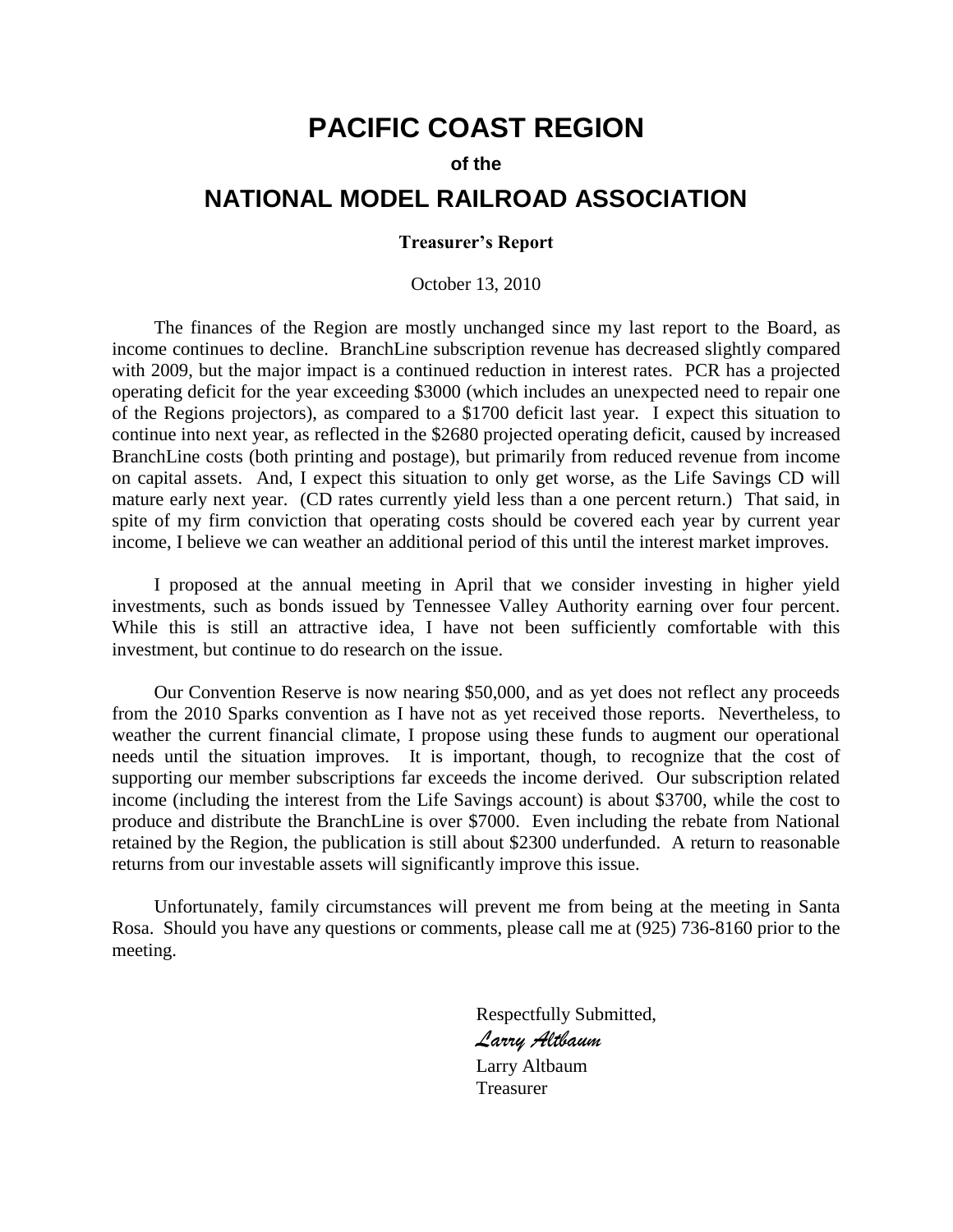# **Pacific Coast Region - NMRA Budget**

|                                                  | <b>Adopted</b><br>2010 Bud. | <b>Actual</b><br>2010 6 Mths. | Projected  | Projected<br>Variance | Proposed<br>2,011.00 |
|--------------------------------------------------|-----------------------------|-------------------------------|------------|-----------------------|----------------------|
| <b>Operating Income</b>                          |                             |                               |            |                       |                      |
| Life Interest                                    | 600.00                      | 296.09                        | 600.00     | 0.00                  | 650.00               |
| <b>BL Subscriptions</b>                          | 3,200.00                    | 1,505.00                      | 3,100.00   | (100.00)              | 3,100.00             |
| From Nat'l                                       | 2,400.00                    | 1,112.00                      | 2,225.00   | (175.00)              | 2,300.00             |
| Other                                            | 800.00                      | 0.00                          | 0.00       | (800.00)              | 800.00               |
| <b>Bank Interest</b>                             | 400.00                      | 2.30                          | 5.00       | (395.00)              | 300.00               |
| <b>Total Income</b>                              | 7,400.00                    | 2,915.39                      | 5,930.00   | (1,470.00)            | 7,150.00             |
| <b>Operating Expense</b>                         |                             |                               |            |                       |                      |
| Operations                                       |                             |                               |            |                       |                      |
| <b>Member Services</b>                           | 50.00                       | 0.00                          | 0.00       | (50.00)               | 50.00                |
| Member Promo.                                    | 150.00                      | 0.00                          | 100.00     | (50.00)               | 150.00               |
| Achievement                                      | 150.00                      | 16.20                         | 100.00     | (50.00)               | 150.00               |
| <b>Supplies</b>                                  | 100.00                      | 373.88                        | 400.00     | 300.00                | 100.00               |
| <b>Bank Charges</b>                              | 10.00                       | 0.00                          | 0.00       | (10.00)               | 10.00                |
| Fees & Taxes                                     | 20.00                       | 0.00                          | 0.00       | (20.00)               | 20.00                |
| Accounting                                       | 0.00                        | 0.00                          | 0.00       | 0.00                  | 0.00                 |
| <b>Branchline</b>                                |                             |                               |            |                       |                      |
| Printing                                         | 5,200.00                    | 2,277.84                      | 4,900.00   | (300.00)              | 5,300.00             |
| Postage                                          | 2,200.00                    | 879.53                        | 2,100.00   | (100.00)              | 2,200.00             |
| Supplies                                         | 100.00                      | 0.00                          | 0.00       | (100.00)              | 100.00               |
| <b>Division Support</b>                          | 1,200.00                    | 548.00                        | 1,100.00   | (100.00)              | 1,150.00             |
| Projects                                         | 0.00                        | 0.00                          | 0.00       | 0.00                  | 0.00                 |
| Web Page                                         | 250.00                      | 119.70                        | 239.40     | (10.60)               | 250.00               |
| Awards                                           | 300.00                      | 174.52                        | 175.00     | (125.00)              | 250.00               |
| Misc.                                            | 100.00                      | 0.00                          | 50.00      | (50.00)               | 100.00               |
| <b>Total Expense</b>                             | 9,830.00                    | 4,389.67                      | 9,164.40   | (665.60)              | 9,830.00             |
| <b>Operating Excess/Deficit</b>                  | (2,430.00)                  | (1,474.28)                    | (3,234.40) |                       | (2,680.00)           |
| <b>Convention Income</b>                         |                             |                               |            |                       |                      |
| Conv. Excess.                                    |                             | 0.00                          |            | 0.00                  |                      |
| <b>Total Income</b><br><b>Convention Expense</b> |                             | 0.00                          |            | 0.00                  |                      |
| <b>Total Expense</b>                             |                             | 0.00                          |            |                       |                      |
|                                                  |                             |                               |            | 0.00                  |                      |
| <b>Convention Exc/Def</b>                        |                             | 0.00                          |            | 0.00                  |                      |
| <b>Total Excess/Deficit</b>                      | (2,430.00)                  | (1,474.28)                    | (3,234.40) |                       | (2,680.00)           |

**Note -** Items in bold are discussed in the Treasurer's report.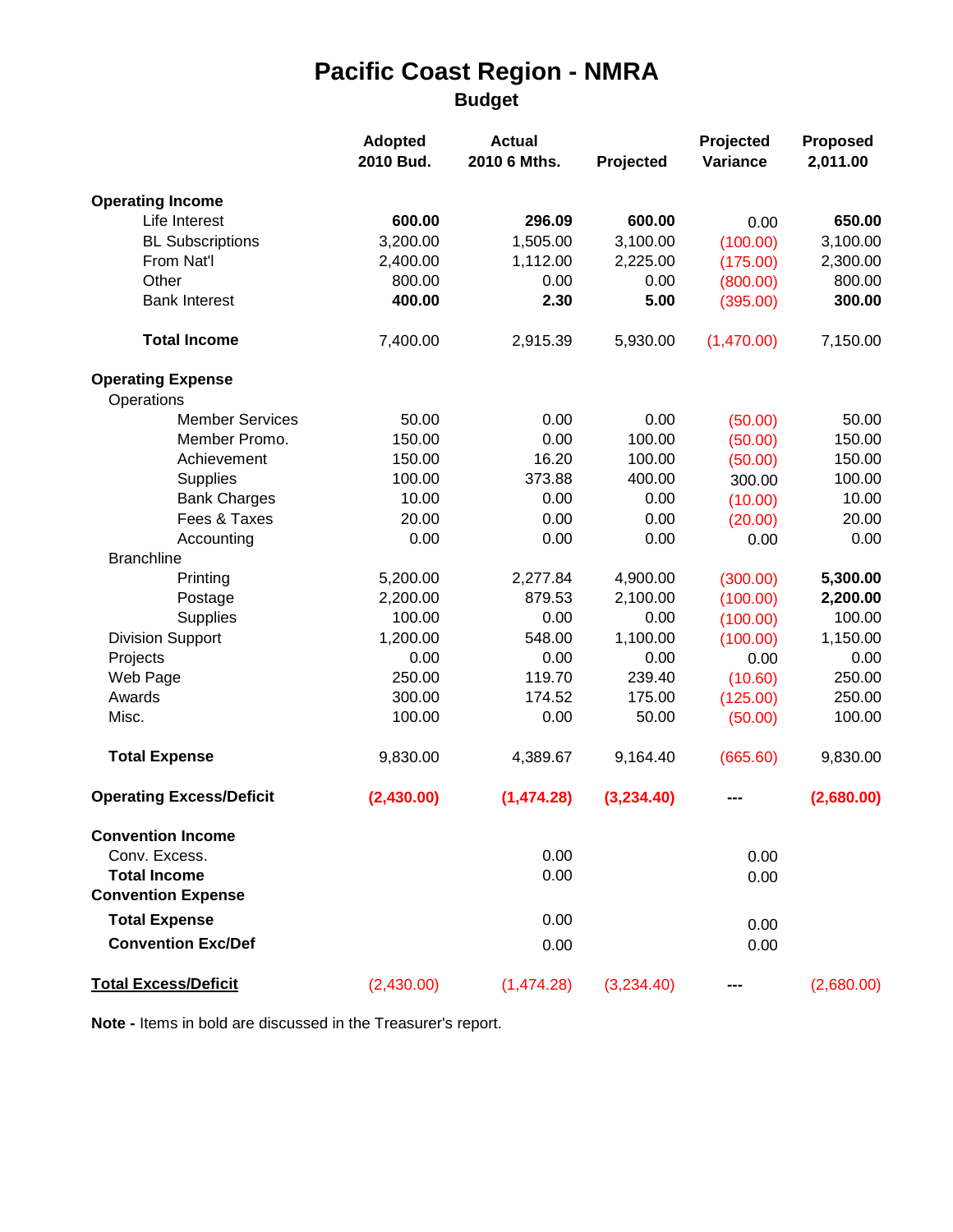## **Sep 30, 2010 Pacific Coast Region - NMRA Example 21 and 22 and 23 and 24 and 25 and 26 and 26 and 26 and 26 and 26 and 26 and 26 and 26 and 26 and 26 and 26 and 26 and 26 and 26 and 26 and 26 and 26 and 26 and 26 and 26 and 26 and 26 and 26 and 26 and 26 and 26**

|                                     | Ended Sep/10                  | 6 Months 6 Months Variance                          | Ended Sep/09 Fav/ <unf> % Var</unf>             |        |
|-------------------------------------|-------------------------------|-----------------------------------------------------|-------------------------------------------------|--------|
|                                     | ============                  | ============                                        | ============                                    | ====== |
| Income                              |                               |                                                     |                                                 |        |
| PCR NMRA Rebate                     | \$1, 112.00                   | \$1,143.00                                          | $($ \$31.00) $-2.7%$                            |        |
| PCR BL Subscriptions                | 1,505.00                      | 1,657.50                                            | $(152.50)$ -9.2%                                |        |
| Convention Proceeds                 | 0.00<br>____________          | ------------                                        | $2,286.68$ $(2,286.68) -100.0%$<br>____________ |        |
| TOTAL Income                        | ____________                  | 2,617.00 5,087.18 (2,470.18) -48.6%<br>____________ |                                                 |        |
| Expenses                            |                               |                                                     |                                                 |        |
| Supplies - Operations               | 319.94                        | 0.00                                                | (319.94)                                        |        |
| Supplies - Member Promo.            | 53.94                         | 0.00                                                | (53.94)                                         |        |
| Postage - Operations                | 0.00                          | 42.00                                               | 42.00                                           | 100.0% |
| Postage - Branchline                | 879.53                        | 918.27                                              | 38.74 4.2%                                      |        |
| Postage - Achiev. Prog.             | 16.20                         | 0.00                                                | (16.20)                                         |        |
| Printing - Branchline               | 2,277.84                      | 2,578.63                                            | 300.79 11.7%                                    |        |
| Awards - Operations                 | 174.52                        | 0.00                                                | (174.52)                                        |        |
| Awards - President                  |                               | $0.00$ 270.00                                       | 270.00                                          | 100.0% |
| NMRA Division Rebates               | 548.00                        | 562.50                                              | $14.50$ $2.6%$                                  |        |
| Taxes, Fees, Licenses               | 0.00                          | 20.00                                               | 20.00                                           | 100.0% |
| Web Services                        | 119.70                        | 119.70<br>. <u>.</u>                                | 0.00<br>----------                              | 0.0%   |
| TOTAL Expenses                      | ------------                  | 4,389.67 4,511.10<br>____________                   | 121.43                                          | 2.7%   |
| OPERATING PROFIT                    |                               | $(1, 772.67)$ 576.08 $(2, 348.75)$ -407.7%          |                                                 |        |
|                                     |                               |                                                     |                                                 |        |
| Other Income & Expenses             |                               |                                                     |                                                 |        |
| Life Interest                       | 296.09                        |                                                     | $482.52$ $(186.43) -38.6%$                      |        |
| Convention Interest                 | 2.30<br>. _ _ _ _ _ _ _ _ _ _ |                                                     | $371.65$ (369.35) -99.4%                        |        |
| TOTAL Other Income & Expense 298.39 | $- -$                         | ____________                                        | $854.17$ (555.78) $-65.1\%$                     |        |
| PROFIT BEFORE TAXES                 |                               | $(1, 474.28)$ $1, 430.25$ $(2, 904.53)$ -203.1%     |                                                 |        |
| NET PROFIT                          |                               | $(51, 474.28)$ $51, 430.25$ $(52, 904.53) - 203.18$ |                                                 |        |
|                                     | ============                  | ============                                        | ============                                    |        |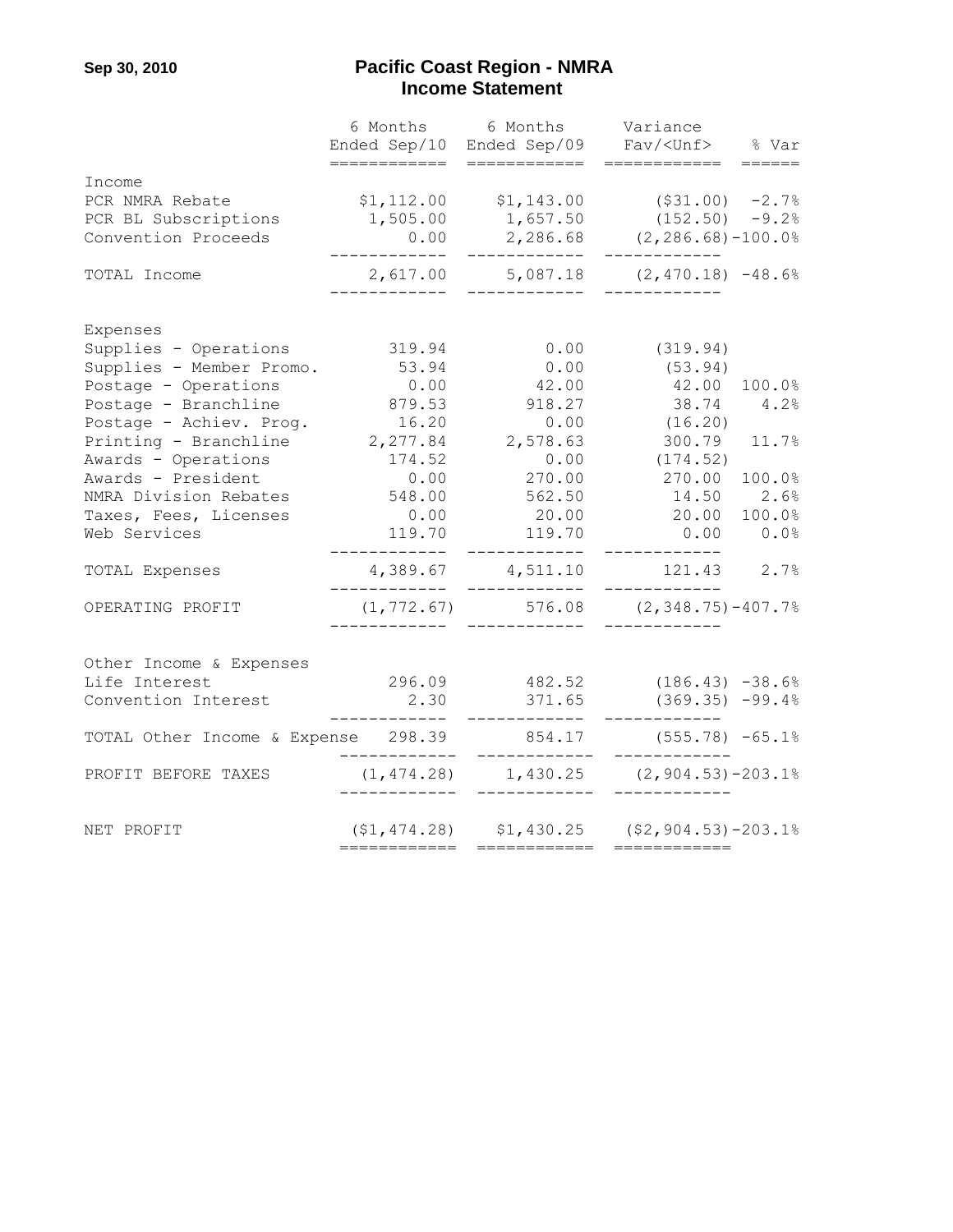## **Sep 30, 2010 Pacific Coast Region - NMRA Balance Sheet**

|                                                                                       | ============       | ============               | $Sep/10$ $Sep/09$ $Inc/$ %<br>$====Var====Var==$                                                                                                                            |
|---------------------------------------------------------------------------------------|--------------------|----------------------------|-----------------------------------------------------------------------------------------------------------------------------------------------------------------------------|
|                                                                                       |                    |                            |                                                                                                                                                                             |
|                                                                                       | <b>ASSETS</b>      |                            |                                                                                                                                                                             |
| Current Assets:                                                                       |                    |                            |                                                                                                                                                                             |
| Cash<br>General Checking<br>Convention Checking<br>Life Savings<br>Convention Savings |                    | ---------                  | $$4,589.97$ $$7,523.40$ $$2,933.43$ $-39.0%$<br>45,144.30 9,141.45 36,002.85 393.8%<br>29,837.85 29,254.93 582.92 2.0%<br>$0.00$ 37,000.00 (37,000.00)-100.0%<br>---------- |
| TOTAL Cash                                                                            |                    | __________________________ | $79,572.12$ $82,919.78$ $(3,347.66)$ $-4.0%$                                                                                                                                |
| Convention Adv. Recv.                                                                 |                    |                            | ---------<br>$3,000.00$ $2,000.00$ $1,000.00$<br>50.0%                                                                                                                      |
| TOTAL Current Assets                                                                  |                    | ------- ------------       | $82,572.12$ $84,919.78$ $(2,347.66)$ $-2.8%$                                                                                                                                |
| TOTAL ASSETS                                                                          | ============       | ============               | $$82,572.12$ $$84,919.78$ $$2,347.66$ $$2,88$<br>============                                                                                                               |
|                                                                                       | <b>LIABILITIES</b> |                            |                                                                                                                                                                             |
| TOTAL LIABILITIES                                                                     | \$0.00             |                            | $$0.00$ $$0.00$                                                                                                                                                             |
|                                                                                       | <b>CAPITAL</b>     |                            |                                                                                                                                                                             |
| Retained Earnings<br>Year-to-Date Earnings                                            |                    |                            | 84,046.40 83,489.53 556.87 0.7%<br>$(1, 474.28)$ 1, 430.25 $(2, 904.53)$ -203.1%                                                                                            |
| TOTAL CAPITAL                                                                         |                    |                            | $82,572.12$ $84,919.78$ $(2,347.66)$ $-2.8%$                                                                                                                                |
| TOTAL LIABILITIES & CAPITAL                                                           |                    | \$82,572.12 \$84,919.78    | $(52, 347.66) -2.8%$                                                                                                                                                        |

============ ============ ============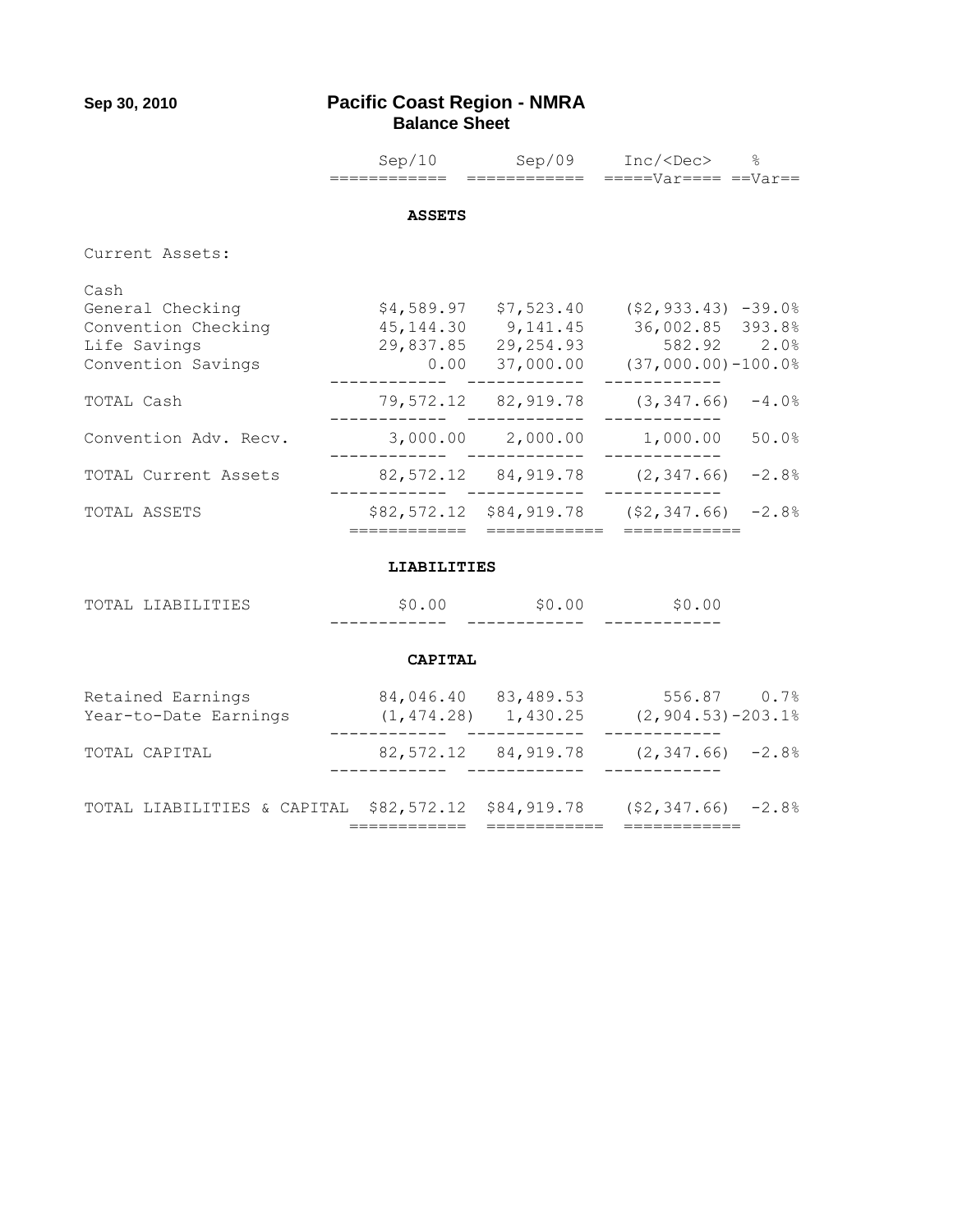October 9, 2010

To: PCR Board of Directors

From: Rod Smith – Coast Division Director

Subject: Coast Division Report for the October 23, 2010 BOD Meeting

Coast Division continues our quarterly meetings and attract about 100 members each meet; some from nearby Divisions. We have experienced some difficulty finding new meeting sites as we have lost a couple long time ones. We are looking for additional sites which can supply the rooms and facilities we need. One recent meet was held in a local Masonic auditorium and we hope to use it again. Our current site at Buchser Middle School, hosted by Don Shortt, is our standby. Searches for other sites have not been successful thus far.

The Coast auction continues to be popular, but the number of items offered for auction has shrunk, thus affecting the Divisions income. For many years the auction has provided the needed resources to pay for our meeting sites. Coast remains fiscally sound but may need to find other revenue sources in the future. We do continue to have a presence at the Train shows held in our boundaries where members expose the public to NMRA benefits and opportunities. We also hold layout tour weekends several times each year.

The Board of Operations was recently approached with some ideas about enhancing the regular meets to attract more members to attend. A call for formation of a committee to review such proposals and recommend ways to implement them without detracting from others enjoyment of the current meets has been issued. No committee has been formed as yet, but volunteers are being sought.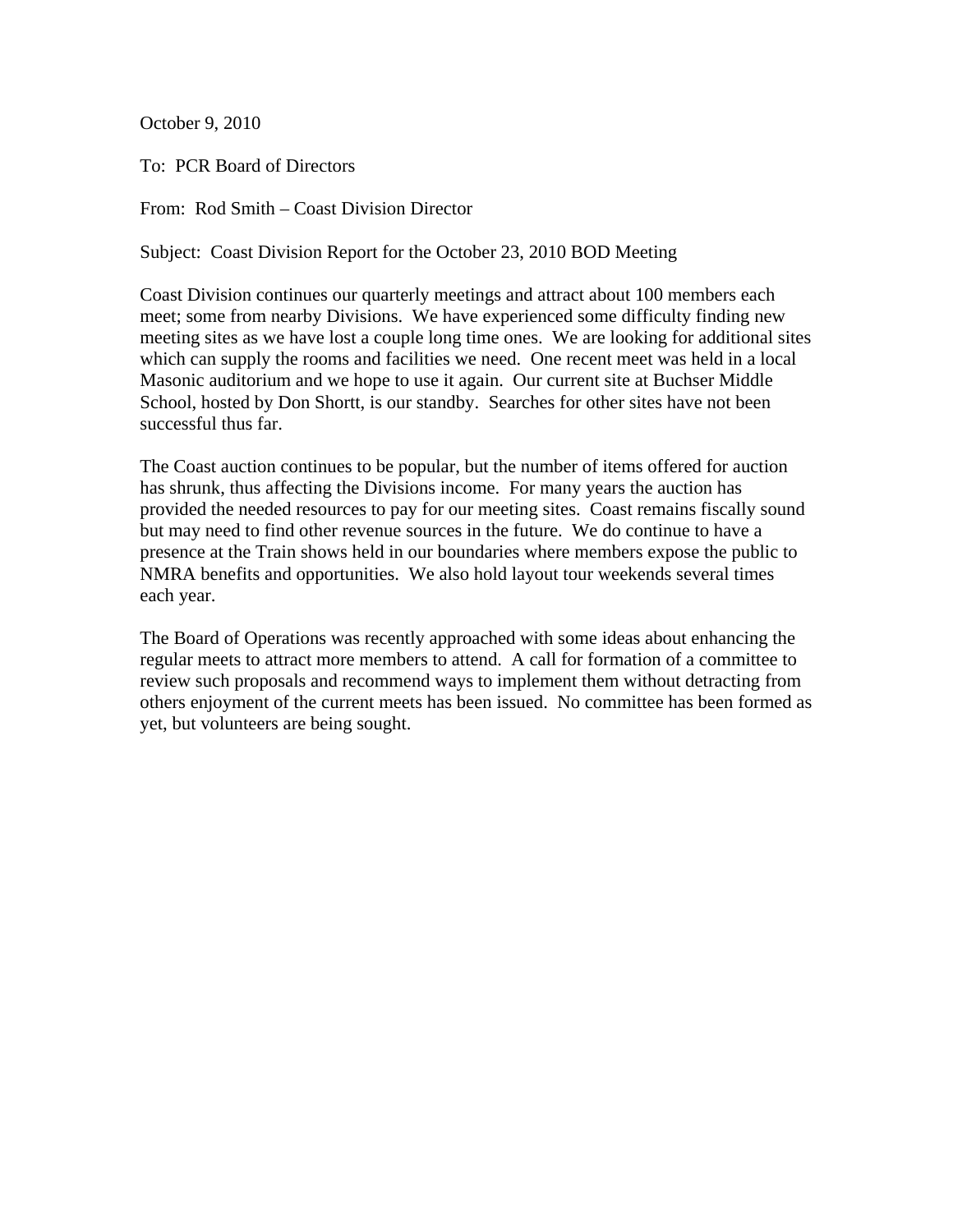Director's Report  $10/23/10$ 



### I. Division meets and other events

The Sierra Division has held four meets since the last Board of Directors' meeting in April:

- 1) Our Spring meet was held on May 8 in Sacramento. Jim Zeek presented a clinic called "Get Acquainted With Sawmills" which was very well attended. (In light of the fact that we were all still recovering from the convention the previous weekend, there were no additional activities planned for the meet this time.)
- 2) The initial meeting of the "Eastern Sierra Subchapter" was held at Morrison University on June 12. This was the beginning of what we hope will be many additional meeting opportunities for our members who live east of the metropolitan Sacramento area. The plan at this point is to have four meets per year in northern Nevada or eastern California. Also, since we unfortunately lost Chuck Gardner in April, this group will be assuming the responsibility for the layout tours formerly organized by High Sierra Hobbies (see "Upcoming Events" for details).
- 3) In July, we held our annual summer picnic meet in Dunsmuir at the Dunsmuir Botanical Gardens. The picnic and business meeting were followed by an entertaining presentation by Richard Hughes, a retired SP conductor from the Dunsmuir area, who shared some stories about his career. (What made it even more interesting is that the park was right across the river from the tracks, and we had actually seen a couple of trains pass by while we were having lunch.) After the meeting, the attendees were invited to visit the Dunsmuir Model Railroad Club and Bruce Petty's layout.
- 4) Our October meet was held in Sacramento, with Dave Bayless presenting his "Gemco Yard (We Don't Need No Stinking Yardmaster)" clinic. The clinic was fascinating – he went for two hours, and many people (including yours truly) said they wanted to attend it again the next time he presents it.

The plan had originally been to conduct the meet in two locations simultaneously, with Dave Bayless presenting his clinic in Sacramento and Jim Petro presenting his clinic in Sparks, and then connect the two via Skype so that attendees at each location could see both clinics.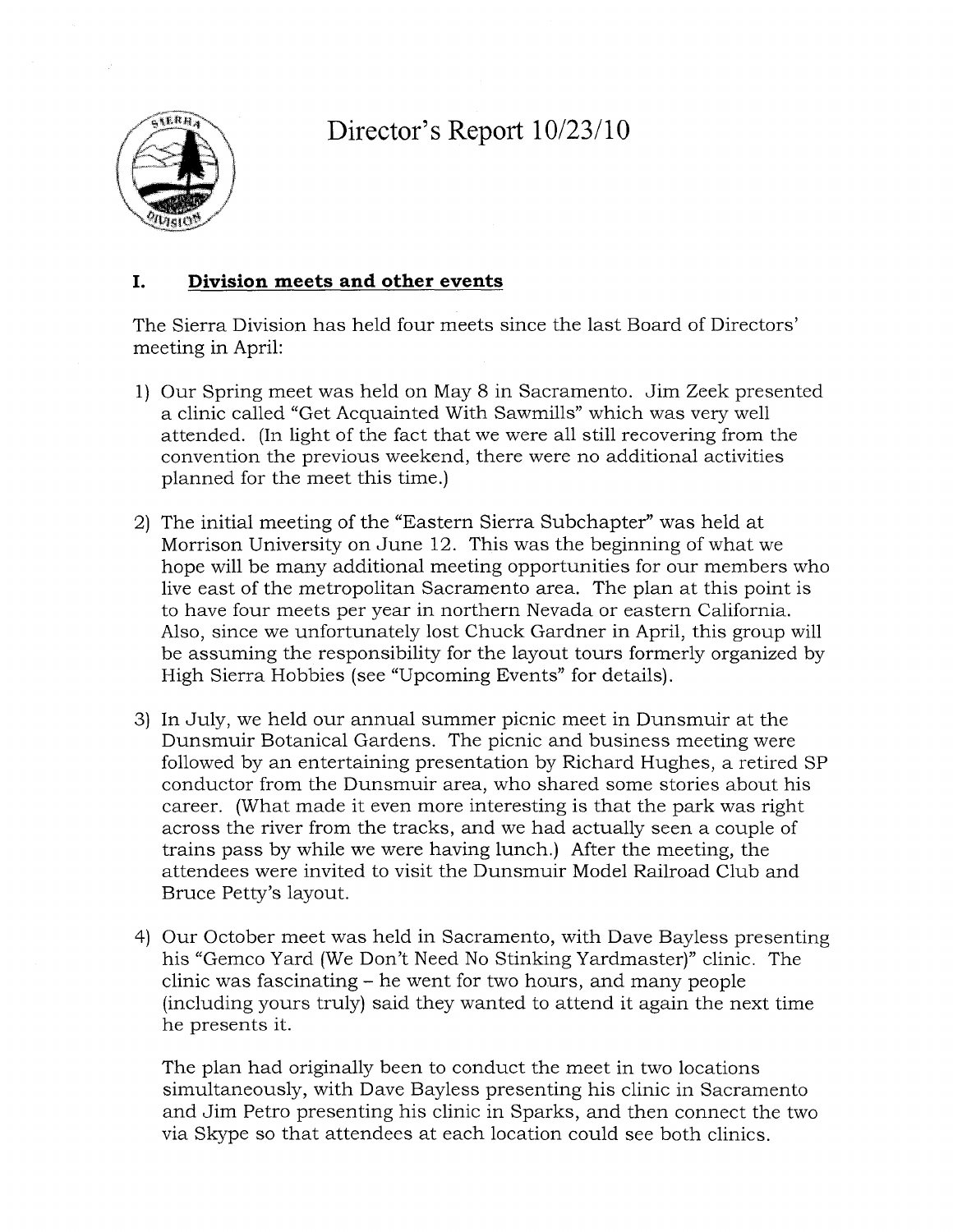Unfortunately, due to Ray Ritch's illness and hospitalization, we were unable to use the planned location for the eastern Sierra clinic (Morrison University), which had the necessary equipment for the visual presentation and Skype transmission. Jim Petro graciously volunteered his house as a location for the eastern Sierra part of the meet; and although we were unable to broadcast the two clinics as we had planned, he still conducted his clinic for the "eastern Sierra" attendees. We plan to try the broadcast process again in the future.

### II. **Upcoming events**

We have four upcoming events in the next few months:

1. The Northern Nevada layout tour previously organized by Chuck Gardner at High Sierra Hobbies has been renamed the "Chuck Gardner Memorial Model" Railroad Layout Tour". This year's tour will be held the weekend of November 5-7 and will include 22 layouts. Friday and Saturday will be dedicated mostly to the layouts in the Reno-Sparks area and Fallon, and Sunday will be primarily layouts in the Carson City area. Information and maps can be found on the High Sierra Models web site

(www.highsierrahobbies.com/content/RRTour2010.pdf).

2. Our major publicity and fundraising event, International RailFair, will be held at the Placer County Fairgrounds in Roseville on Saturday and Sunday, November 13 and 14. The Sierra Division, along with two modular clubs in the greater Sacramento area and the European Train Enthusiasts, are the sponsors of the event; and we always have a good turnout for the show. Once again, the Sierra Division is in charge of the ticket booth and the TimeSaver/NMRA Information Table; and we have been fortunate to have a number of PCR members volunteer their services. (I guess that free entrance to the show, guaranteed parking and a complimentary Saturday night banquet ticket are a good incentive!)

3. The Sierra Division will also have a booth at the California State Railroad Museum's small train show on November 26, 27 and 28 (Thanksgiving weekend). We will reprise the TimeSaver/NMRA Information Table and staff it with volunteers. (As with Railfair, there are some perks: volunteers will receive free admission to the museum, lunch and parking subsidy on the day they volunteer.) Anyone interesting in volunteering can contact Jim Long at (530) 676-1798 or jimclong@sbcglobal.net.

4. Our next event after that will be the annual Sierra Division Banquet. We are still looking for a location, but the tentative plan is to hold the banquet at the end of January or beginning of February. Details will be posted as soon as they are available: the information will be posted on the Sierra Division web site, as well as being sent to Bill Kaufman for inclusion on the PCR Yahoo Group.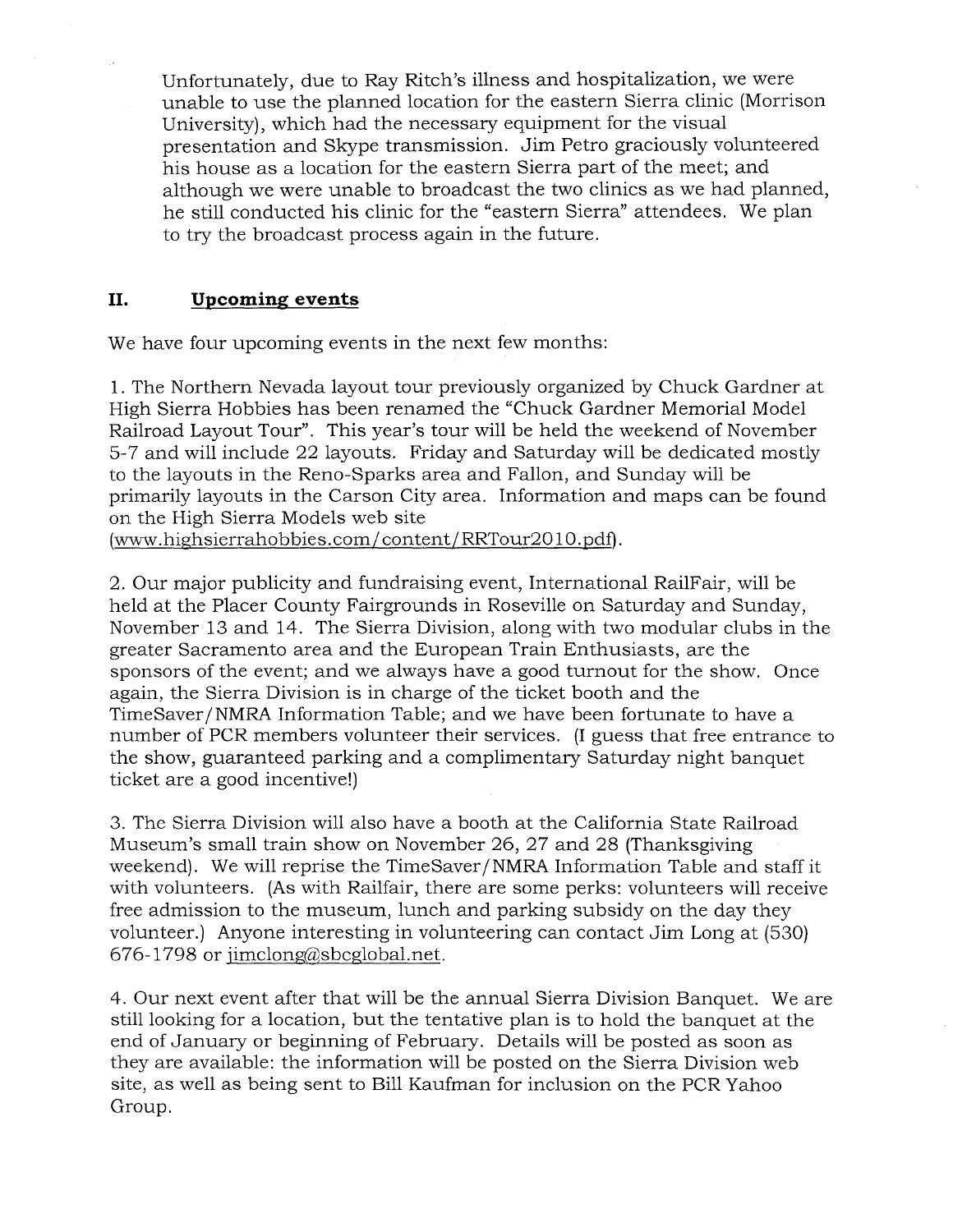### III. **Division Elections**

The Sierra Division's bylaws were changed last year so that the division elections are now held in October rather than in May. This allows the new officers to start their terms at the beginning of the year, rather than trying to compete with the chaos of the PCR convention (especially when the Sierra Division is hosting the convention). Accordingly, we held our election for division officers and announced the results at the October meet.

Our division officers for the next two years are:

Superintendent – Jim Long Chief Clerk - Bob Warner Paymaster - Al Rowe

A positive note was that we had a higher turnout of voters than we've had in years (46 ballots were received, which was up from 33 in 2008). Even though the incumbents were running unopposed, there were no abstentions or writeins; and a few people actually wrote "thank you" on their ballots, which is a tribute to the officers and the excellent job they have done (and will continue to do).

### IV. 2011 NMRA Convention

We have been approached by the X2011 convention committee for assistance on layout tours, prototype tours, and convention operations. According to the report given at the October meet, the registrations are coming in as hoped and everyone is excited about the upcoming convention.

#### V. **Miscellaneous**

Don Schmitt, after many years of service as our Short Line editor, had found it necessary to resign the position due to his health problems; and Jim Long did an able job at standing in as temporary editor for the past three issues. Recently Gary Ray, a Sierra member from Magalia, has volunteered to take over the position of editor starting with the next edition of the Short Line. Any items to be put into the Sierra Division newsletter can be sent to him at gerber1926@gmail.com.

Respectfully submitted,

Mary Moore-Campagna Sierra Division Director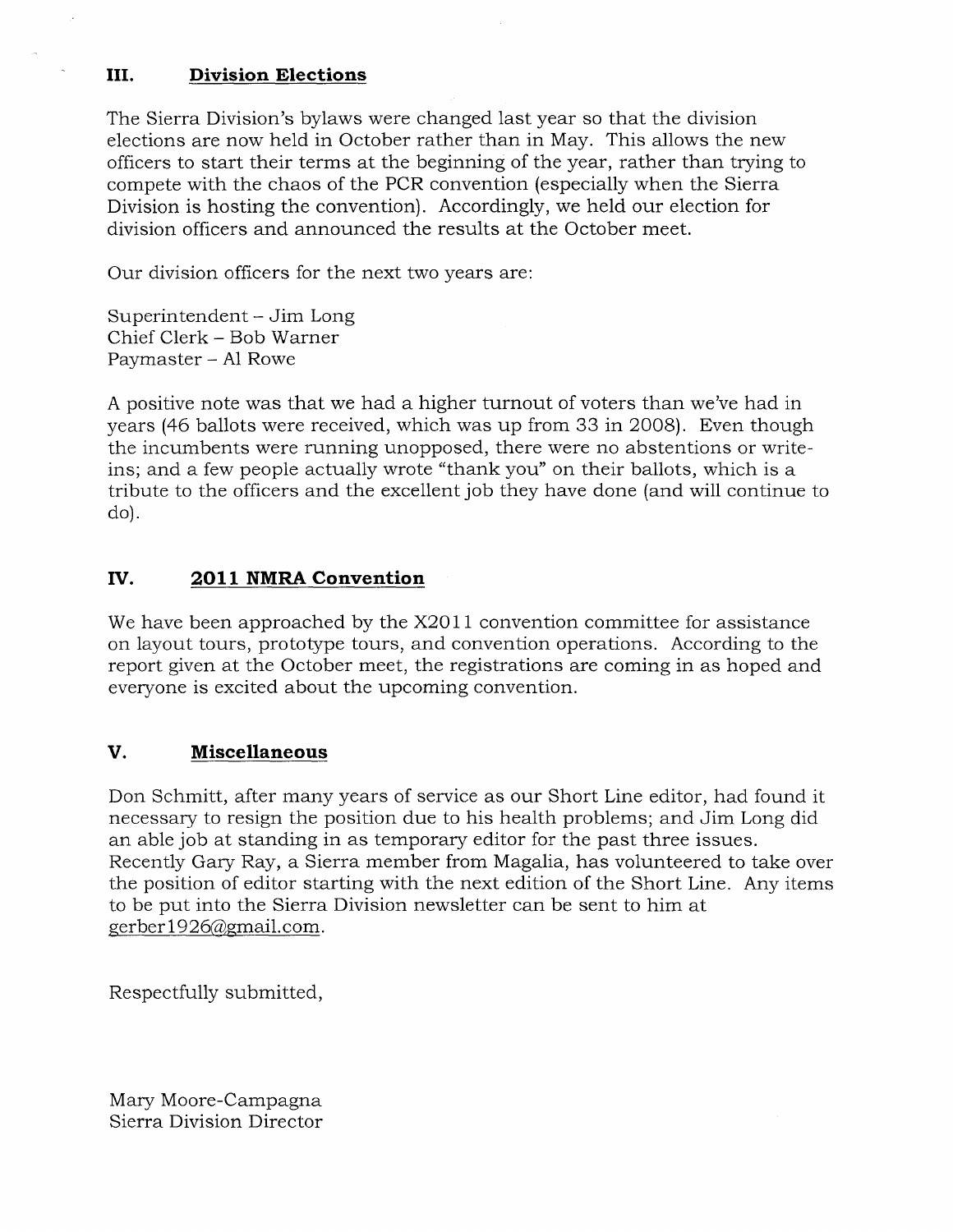### Redwood Empire Division Director's Report

This has been a busy fall season for the Redwood Empire Division. Our annual Picnic was held in conjunction with the Roots of Motive Power Steam-up in Willits and the next weekend volunteers from R.E.D. manned an information booth at the Train Show in Santa Rosa. The huge Hall of Flowers at the Sonoma County Fairgrounds was a cacophony of steam engines, diesel engines, air horns and whistles as trains operated on several layouts in almost every scale. Lots of visitors stopped by and we may even get a new member or two out of it. R.E.D. has already committed to participating in next year's event.

Elections are coming up for Superintendent and Chief Clerk. Our current Chief Clerk is running for PCR Vice President and our Superintendent has served two terms and chaired a convention and is planning to return to "plain 'ol member" status. No one has stepped up to throw his or her hat into the ring at this stage but we have until February to find some new leadership for the Division.

Carol N. Alexander **Director**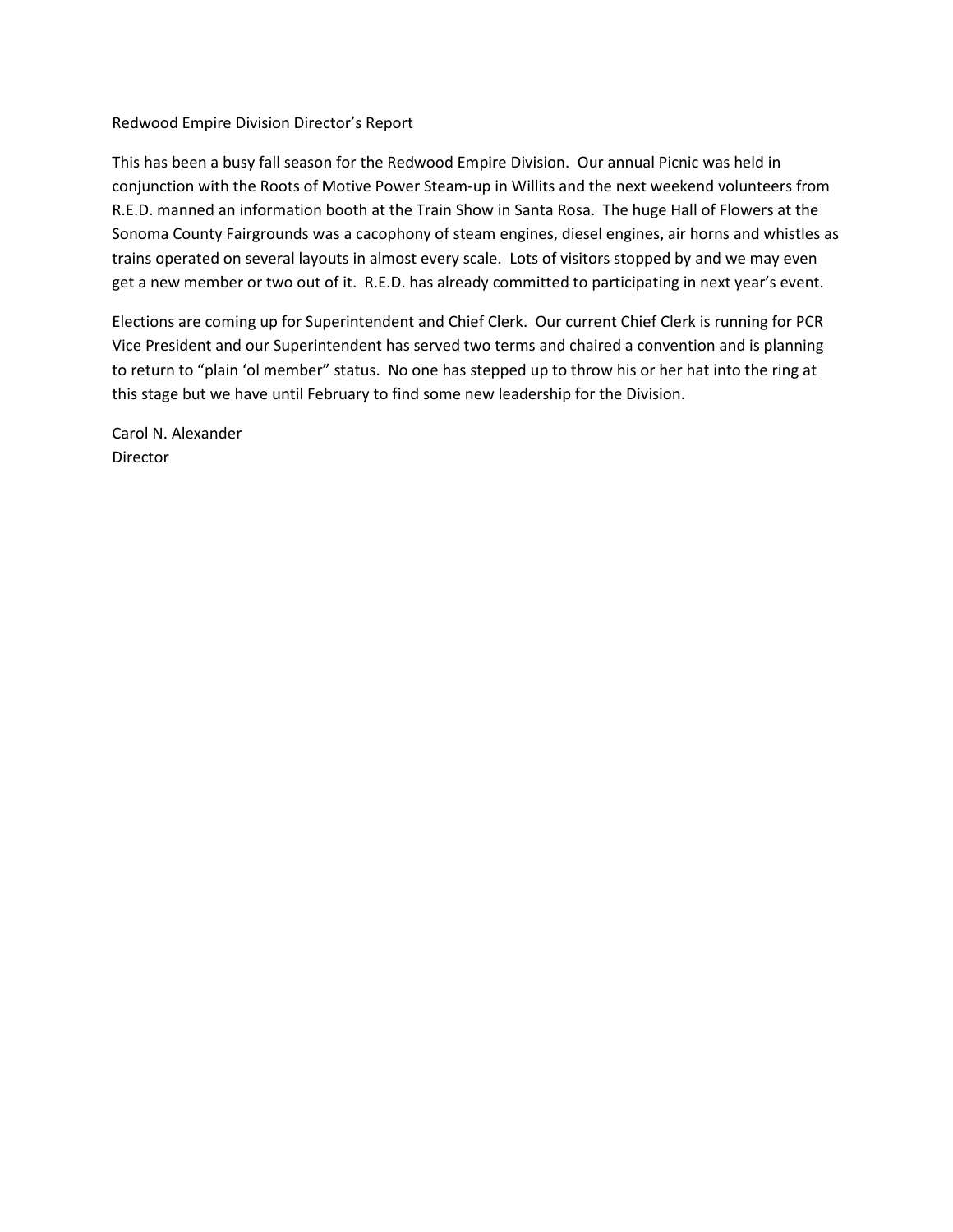The report from the Nominations Committee is:

For President –

• Pat LaTorres from Coast Division

For Vice President –

- Paul Dies from Daylight
- Ed Merrin from Redwood Empire
- Ted Stevens from Coast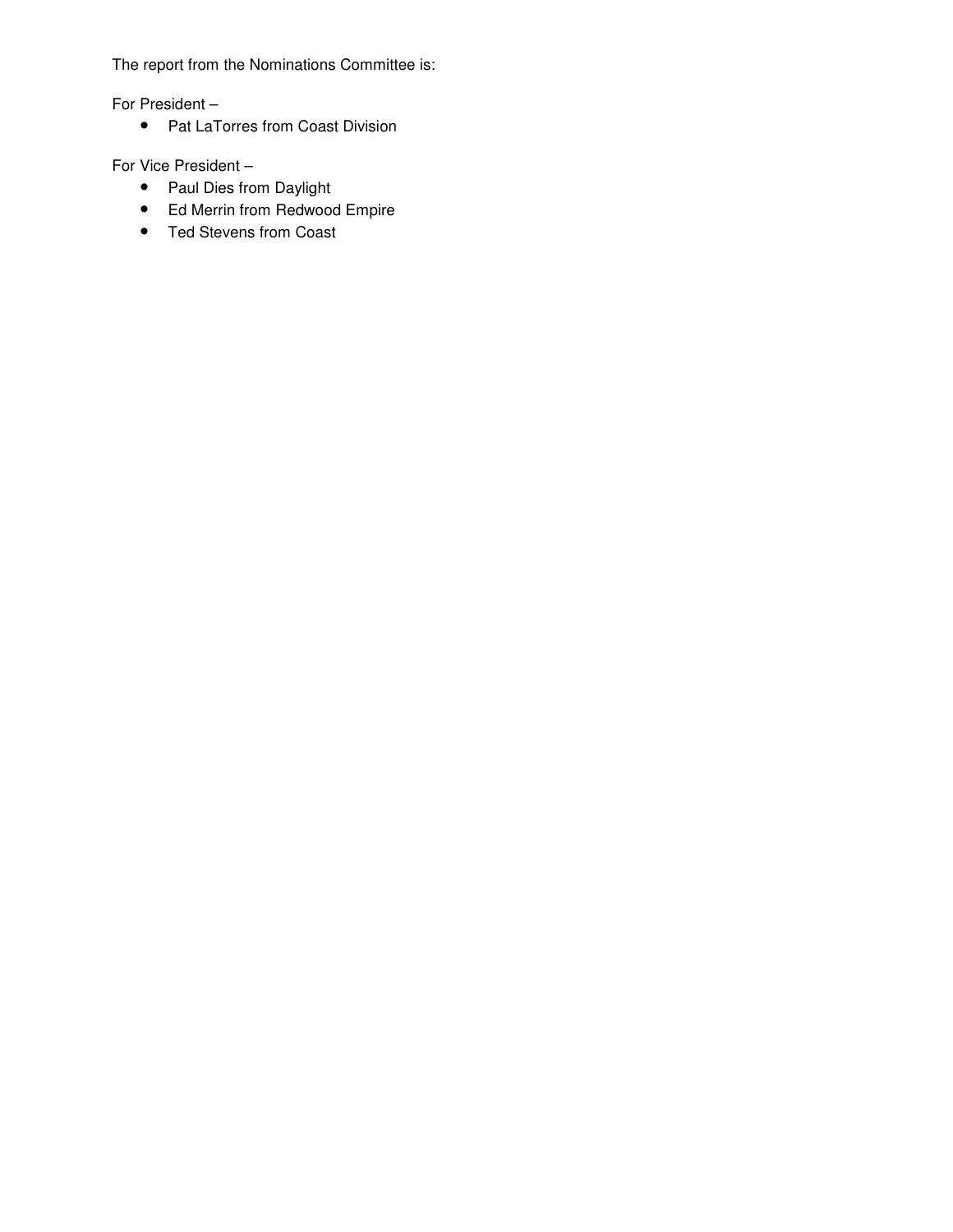Oct 23, 2010-- Storekeeper Report—Steve Skold

PCR table top display—Dave Connery

Media Projectors (4)—John Marshall,Gus Campagna,Jim Long, Dave Grenier

Keith Heinshon Collection—Ray de Blieck

2000 NMRA Convention Store items—Dave Connery and Ray de Blieck.

Photo Racks—Steve Skold

Model Contest lights – Bill Scott

Tug of war—Jim Long

Convention car display--Jim Long

Projector stands (2) One owned by RED and one by NWPRRHS and are available for PCR meetings.

IBM Think Pad I -Steve Skold 20GB Hard Drive, 512MB RAM XP Home Ser Pack 1, Modem & CD Rom Drive MS Office Pro (2002)

IBM Think Pad II -Steve Skold 20GB Hard Drive, 128 MB Ram XP Home Ser Pack 1, Modem and CDRom Drive MS Office Pro (2002)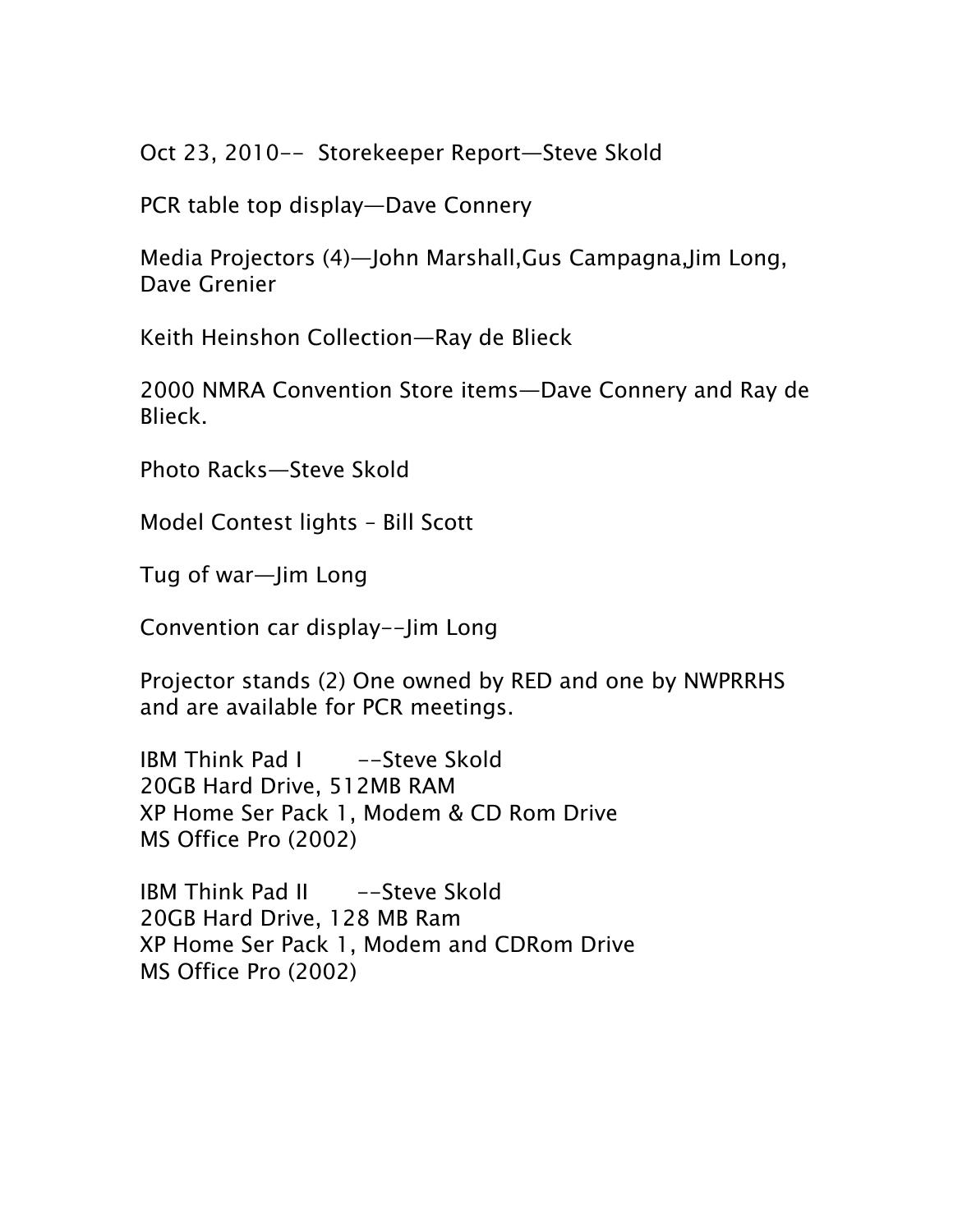# **BRANCHLINE**

Modified

**OCTOBER 16, 2010** 

## 2011 Schedule

| <b>ISSUE</b>       | <b>CALL FOR</b><br><b>ARTICLES</b> | <b>DEADLINE</b> | <b>EDITING TIME</b> | <b>FIRST TIME TO</b><br><b>THE PRINTER</b> | <b>PRINTER TIME</b> |
|--------------------|------------------------------------|-----------------|---------------------|--------------------------------------------|---------------------|
| <b>JAN-FEB-MAR</b> | <b>NOV 15</b>                      | DEC 12th        | <b>WEEK</b>         | DEC 19th                                   | 3 Working days      |
| APR-MAY-JUN        | FEB 15th                           | MAR 10th        |                     | MAR 17th                                   |                     |
| <b>JUL-AUG-SEP</b> | MAY 15th                           | JUN 12th        |                     | JUN 19th                                   |                     |
| <b>OCT-NOV-DEC</b> | AUG 15th                           | SEP 18th        |                     | SEP 25th                                   |                     |

| <b>ISSUE</b>       | <b>RETURN TO</b><br><b>PRINTER</b> | <b>PRINTER</b><br><b>TIME</b> | <b>EXPECTED</b><br><b>MAIL DATE</b> | <b>NOTICES TO</b><br><b>INCLUDE</b>      | <b>CONTENT INCLUDES</b>                                                                              |
|--------------------|------------------------------------|-------------------------------|-------------------------------------|------------------------------------------|------------------------------------------------------------------------------------------------------|
| <b>JAN-FEB-MAR</b> | JAN 2nd                            | 10<br>working<br>days         | <b>JAN 15</b>                       | <b>PO FORM 3526</b>                      | ANNUAL MEMBERSHIP ANNOUNCE-<br><b>MENTS &amp; CONVENTION STUFF</b><br>Ballots for regional elections |
| APR-MAY-JUN        | MAR 27th                           |                               | <b>APR 15</b>                       | <b>STD OWNERSHIP</b><br><b>STATEMENT</b> | <b>CONVENTION PUBLICITY</b>                                                                          |
| JUL-AUG-SEP        | $JUL$ 3rd                          |                               | <b>JUL 15</b>                       | <b>STD OWNERSHIP</b><br><b>STATEMENT</b> | <b>CONTEST RESULTS</b>                                                                               |
| <b>OCT-NOV-DEC</b> | $OCT$ 2nd                          |                               | OCT <sub>15</sub>                   | <b>STD OWNERSHIP</b><br><b>STATEMENT</b> |                                                                                                      |

- A call for articles e-mail is sent out.
- Articles are collected and edited. Branch Line is roughed out.  $\bullet$
- Branch Line file is sent to the printer. (Bill has used MS Publisher, Dave Connery used PageMaker.)
- A blue line copy is returned to the editor after three working days.  $\bullet$
- The blue line copy is sent back to the printer, with corrections\*, for final printing.  $\bullet$
- A mailing list is requested from the PCR Member services person, an Excel file is then sent to the printer.
- Printer takes 10 working days to print and mail Branch Line, Post Office takes ?? days to deliver.  $\bullet$
- 

\* Corrections add to timeline.

My idea for the new editor is to edit the materials submitted and proof the work to make sure names are spelled correctly and the information presented is correct.

He/she can then set up a format for the print version and send it to the printer.

Then the rest of the publication group can reformat the Branch Line to fit other devices.

The current layout is OK for print, but it is hard to read online. How about a landscape version of the BL for online readers? Less columns or at least shorter ones that fit on a single screen. Look at MRH for ideas of what a pdf can look like and be readable. Bill did not want to do two versions, so he just pdf ed the print version, I think that is why only 10-12 members choose to not receive the print version.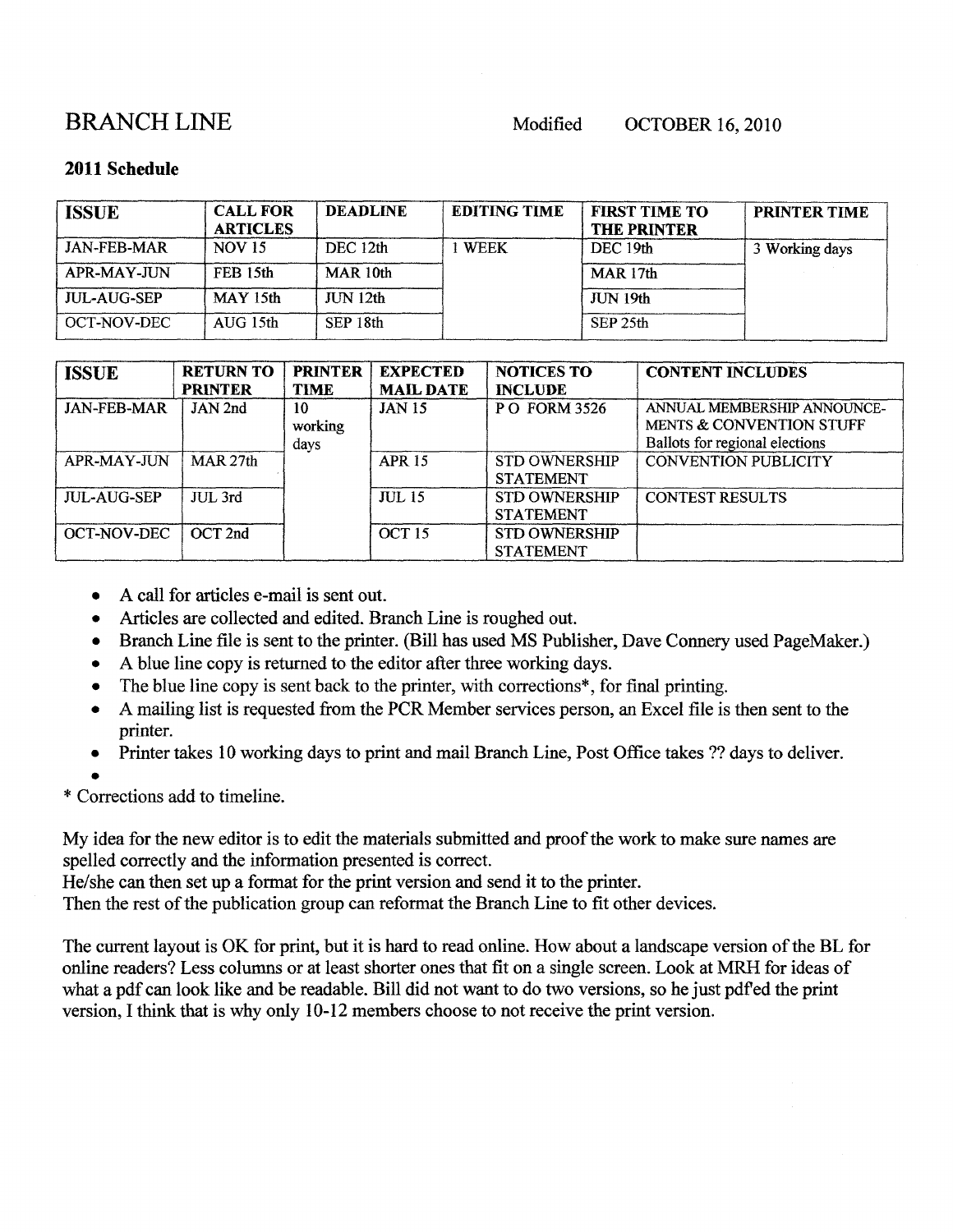## **CONVENTION DEPARTMENT REPORT Submitted October 23, 2010**

#### April 28-May 2, 2010 **Silver Rails** Reno

Over 250 people braved the weather and attended the Silver Rails convention in Reno. Registration was at 232 pre-convention and 251 final. There were 30 first time registrations and 11 new NMRA members.

#### Santa Rosa May 13-15, 2011 **Sonoma Short Line**

The 2011 Mini convention will be held in this facility. Registration is \$50 and includes Sunday breakfast in conjunction with the PCR business meeting. The Board of Directors meeting will be on Friday, May 13th.

#### Medford, OR with PNR May 2-5, 2012 **Siskiyou Summit**

There are several issues with the PNR relative to the convention. The most significant is that the PNR President signed an agreement with the proposed convention hotel without either his board's approval or agreement by PCR. The agreement contains provisions relative to cancellation and attrition fees that PCR would not normally agree to and I would not recommend we accept here. It also does not appear to provide adequate meeting space and potentially over commits on room nights.

There are also scheduling and budget issues, but I believe we can accept those items. The primary issue is PNR allocates \$12 to the region (in this case the two regions) from each full fare registration, pay the advance back second and allocate the remainder to the host division (in this case allocation between regions) last. While different than our methodology of splitting the surplus it gets to the same end result and could give us leverage relative to the hotel contract in the Memorandum of Understanding we need to do with PNR.

I was also disappointed in my meeting with PNR by the lack of activities in Medford. The PNR rational for hosting in Medford over Klamath Falls was the tour possibilities which included Kadee and the Railroad Park clubs that do regular train shows. It now turns out Kadee will not give tours and the Train Show people will not do a show or swap meet.

Assuming we can resolve the hotel contract issue, I recommend we continue with the convention as joint, and draft a MOU with the PCR. I suggest one of two alternatives, and maybe both, to resolve the hotel issue. PCR takes over the hotel issue by appointing the facilities manager position and obtaining the right to renegotiate the agreement, or we put full responsibility for the agreement on PNR by eliminating PCR from contract liability in the MOU but allow the "split" of surplus funds over the \$12 per head assessment going to PNR. We will need to think about the assessment relative to non-rail registrations in that arrangement.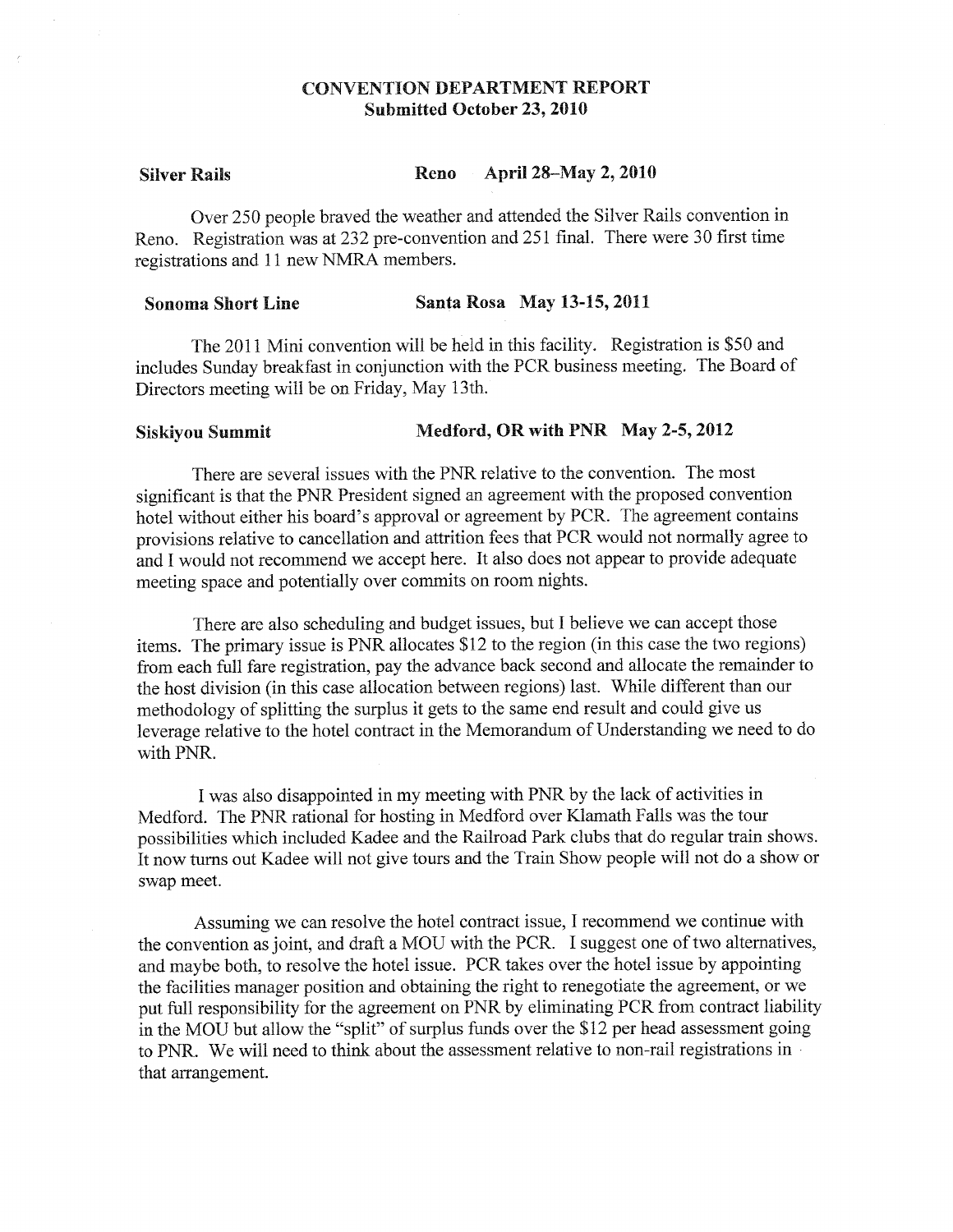## PACIFIC COAST REGION NMRA **Non-Rail Activities Department**

Report to the PCR Board of Directors October 23, 2010

PCR Convention activities: As the upcoming PCR convention will be a "mini-convention" (due to the National convention being held two months later in the PCR's territory), there will not be any formal Non-Rail clinics or tours. We will provide a number of suggested activities and destinations, as well as maps and discount coupons for various local area attractions; and there will be a hospitality area with refreshments available. We will also be continuing the PCR Non-Rail tradition of donating quilts and afghans to a local charity. The charity for the 2011 PCR convention will be the Living Room in Santa Rosa, a day shelter for homeless women. All donations of quilts and afghans are gratefully accepted.

NMRA Convention activities: The PCR Non-Rail department will be assisting with the Non-Rail activities at the X2011 convention. We have a schedule of tours and activities that is in the process of being finalized (most of the clinics are already in place). Some of the activities will include the traditional PCR Bingo game and the traditional PCR Night At The Movies (featuring some family-friendly railroad-related movies which are open to all convention-goers).

Budget: The Non-Rail Department is requesting the allocation of \$50.00 for the purchase of a new Bingo game. The bingo set we are currently using was purchased almost eight years ago for the 2003 PCR convention. It has been brought to my attention by the X2011 Non-Rail Activities Chair that we need to purchase a new set, as some of the pieces from the current one have disappeared over the past few years. As we will most likely have a larger number of people playing at the X2011 convention than we usually do at a PCR convention, we can use the pieces from the current set to augment a new set in order to have enough for the participants.

Respectfully submitted,

Mary Moore-Campagna PCR Non-Rail Activities Manager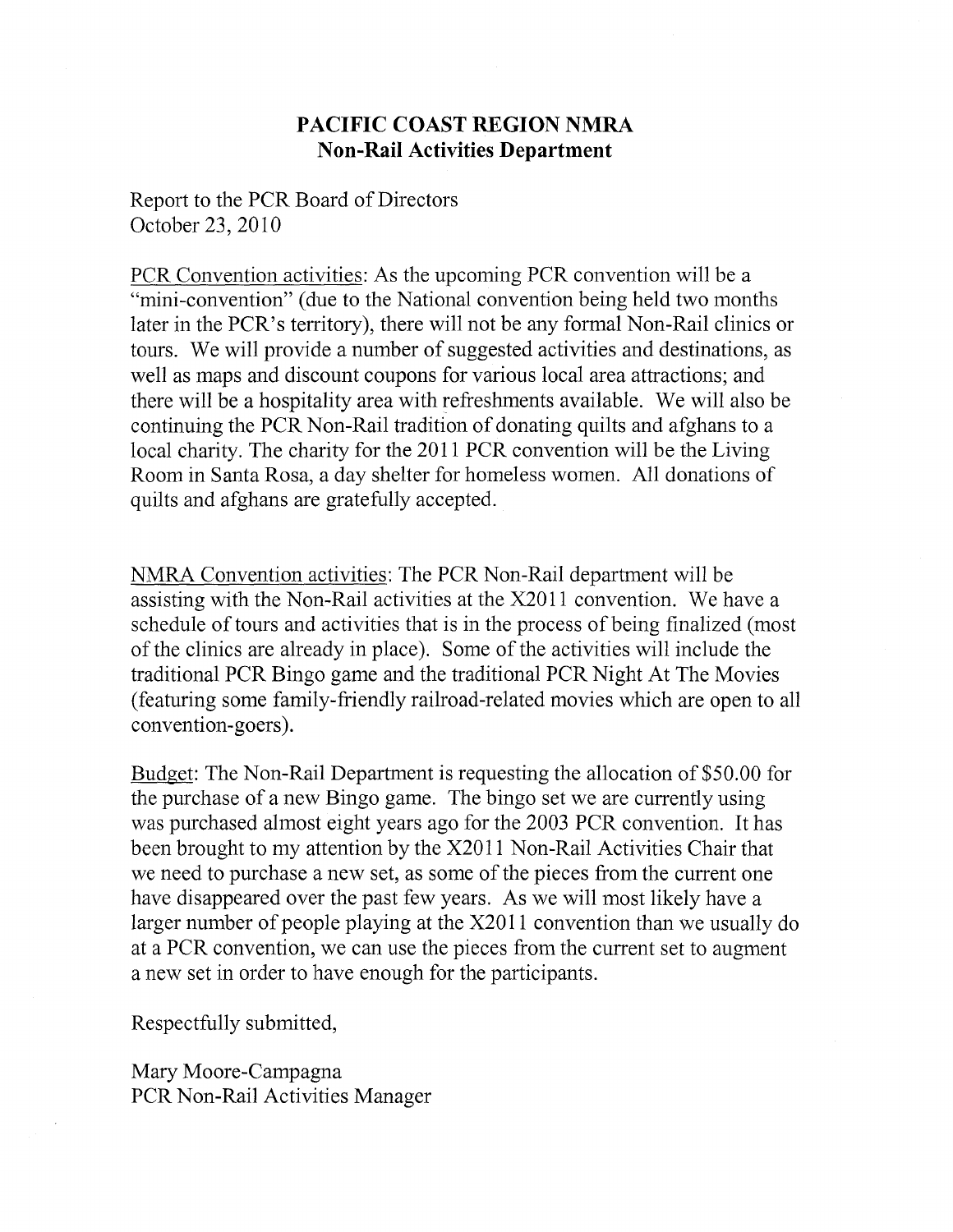# 21<sup>st</sup> Century Limited, Inc.

A Not-for-Profit Corporation

October 23, 2010

The 21<sup>st</sup> Century Limited Corporation, a Not-For-Profit Corporation, was formed to initially operate the 2000 NMRA Convention and later to manage the surplus funds from the 2000 NMRA Convention in San Jose, California. The Corporations goals are to support the advancement of the model railroading hobby through support of educational and philanthropic functions.

As of July 1, 2009, the date that I became the Treasurer for the 21<sup>st</sup> Century Limited Corporation (21<sup>st</sup> CLC), the balance from the Certificate of Deposit in Bank of the West was \$62,164.39. At that time, expenditures had been approved by the 21<sup>st</sup> CLC for a grant to the Pacific Coast Region of \$4,500 to fund the acquisition of a supply of John Allen Awards and an expenditure of \$752.27 to reimburse the former Treasurer for expenses incurred in the preparation and filing of 12 years of financial reporting filings to the State of California and the Internal Revenue Service.

On June 12, 2009, the former Treasurer opened checking and a savings accounts with the Walnut Creek branch of Wells Fargo bank. These accounts were opened in the name of 21<sup>st</sup> Century Limited Corporation dba X2011West with opening balances of \$200 in the checking account and \$100 dollars in the savings account. On 7/7/2009, an additional \$886 was transferred into the checking account from the Bank of the West CD to cover X2011West expenses prior to the deposit of registration funds acquired at the NMRA Hartford National Convention. These expenditures left a remaining balance in the CD of \$55,726.12. The CD was closed and the remaining funds transferred to the Wells Fargo Savings account on 8/14/2009 when the CD matured and the CD was closed.

The savings account is being administered as a dual use account. The 21<sup>st</sup> CLC funds and the X2011West registrations funds are comingled but accounted for separately. X2011West funds are not considered 21<sup>st</sup> CLC assets at this time. Since the opening of the checking and savings accounts, the X2011West has added \$6,000 to the value of the savings account and during the period from 8/14/2009 to 10/16/2010, the savings account has accrued and additional \$332.41 in interest earnings.

To summarize these transactions, I offer the following:

| Final Bank of the West CD value                       | \$62,164.39  |
|-------------------------------------------------------|--------------|
| Advance to X2011West                                  | $-5200.00$   |
| Savings account deposit                               | $-$100.00$   |
| Advance to X2011West                                  | $-5886.00$   |
| Grant to PCR for JA Awards                            | $-54,500.00$ |
| Reimbursement to Scott Maze (former Treasurer)        | $-5752.27$   |
| Interest Earned on Savings                            | \$332.41     |
| Savings Balance (Net assests of 21 <sup>st</sup> CLC) | \$56,058.53  |
| Deposit to Savings of X2011West Registration funds    | \$6,000.00   |
| Savings Balance (21 <sup>st</sup> CLC + X2011West)    | \$62,058.53  |

Respectfully Submitted,

/s/ Bob Ferguson Bob Ferguson, Treasurer 21<sup>st</sup> Century Limited Corp.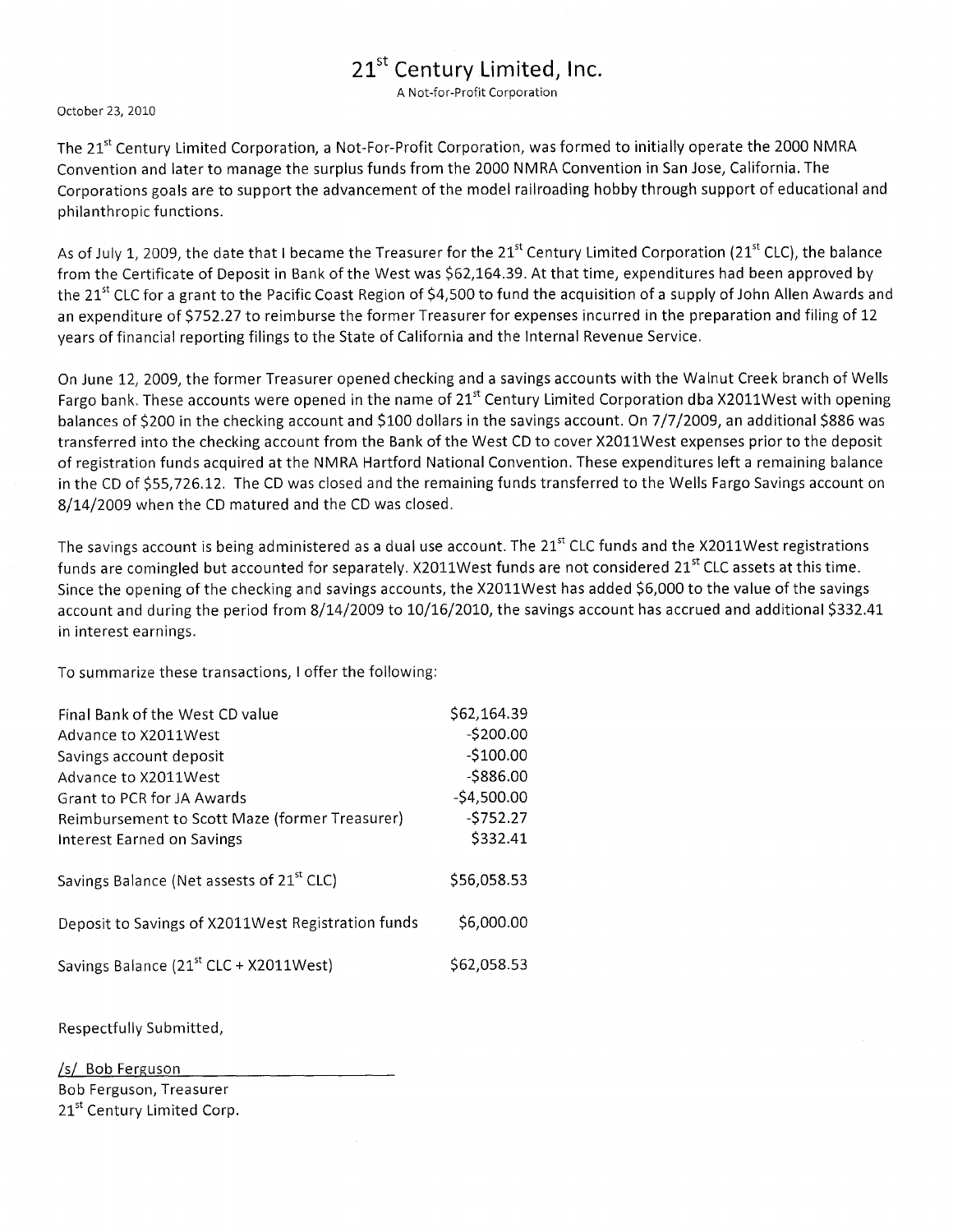

**PACIFIC COAST REGION** 

**NATIONAL MODEL RAILROAD ASSOCIATION** 

# **Proposed E-mail Business Procedures By Tom Crawford August 24, 2010**

## **Purpose**

The PCR Board requested that I propose a method for conducting business in between board meetings via e-mail. This is that proposed procedure.

## **Communication Tool**

I propose a PCR-BOD Yahoo Group. Issues could be sent via e-mail, and proposed documents could be sent as attachments and also placed in the files section. Discussion and voting could occur on group.

## **Procedural Background**

In order to promote a sense of following Roberts, the procedure must have the following components:

- 1) Notice of Meeting. This is important because if someone is out of town it would be unfair to exclude them just because they went on vacation at the wrong time. According to our Manual of Operations (MOO) the president may call a special meeting within 30 days of receipt of a request signed by 3 voting members. Our procedure would be set up so that if a voting member requested a meeting, and two others sent an e-mail supporting that request, the president would now calendar a meeting "period" (probably one week) in which to have the "meeting." Anyone who could not fit that in, would request a different week, and then we would work it out.
- 2) Presentation of agenda items. Anyone with an agenda item would present it so that people know what the subject of the meeting is. (This can be handled by the presentation of the motion. Se below)
- 3) Presentation of motion. According to Roberts, the only ways to have discussions is via discussions of reports, or in response to the presentation of a motion. Since one of these meetings would only be to discuss a motion as opposed to having reports, presenting a motion would be the mechanism to present the agenda.
- 4) Discussion of the motion.
- 5) Vote on the motion.
- 6) Other Business. Since we now have everyone's attention, if any other item comes out of this, a new motion can be made.
- 7) Adjournment.

The following procedure is designed to use the Communication Tool to meet the needs described above.

## **Procedure**

The following paragraph would be added to SECTION 4 – MEETINGS as paragraph E.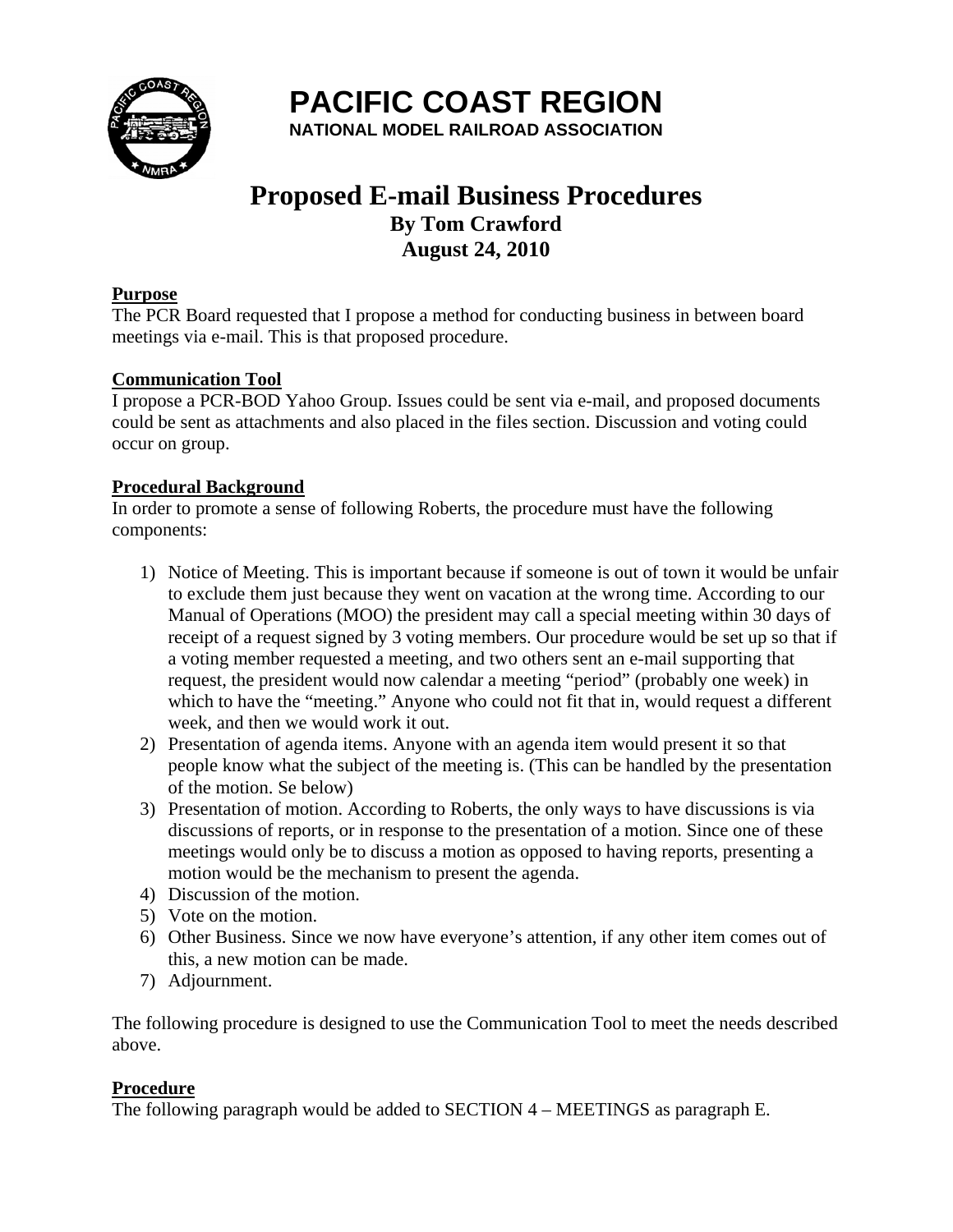E. ELECTRONIC MEETINGS. For issues requiring immediate attention, an Electronic Meeting may be held. All discussions in the following description will be electronic using the BOD's official mechanism.

1. If a voting member of the Board feels that an issue that would normally require a special meeting could be handled electronically, He will request an electronic meeting. If two other voting members concur, the President will schedule a time period for this meeting to occur, after having gotten concurrence from a majority of the voting members.

2. The member proposing the meeting shall provide a copy of the proposed motion to the BOD and shall place a copy on the BOD Group site at lest 4 days prior to the start of the meeting period. He shall also post his discussion of the motion.

3. The president will start the meeting by asking for a second. Once a second is received, other members may comment. Amendments may be made as appropriate using Roberts Rules of Order.

4. When the President concludes that there are no further comments, he asks for a vote. After all participating voting members have voted, the president will announce the results, and ask if there is any other business. Hearing none, he will adjourn the meeting.

5. The Secretary will prepare minutes of the meeting and send them to all members and post them on the website.